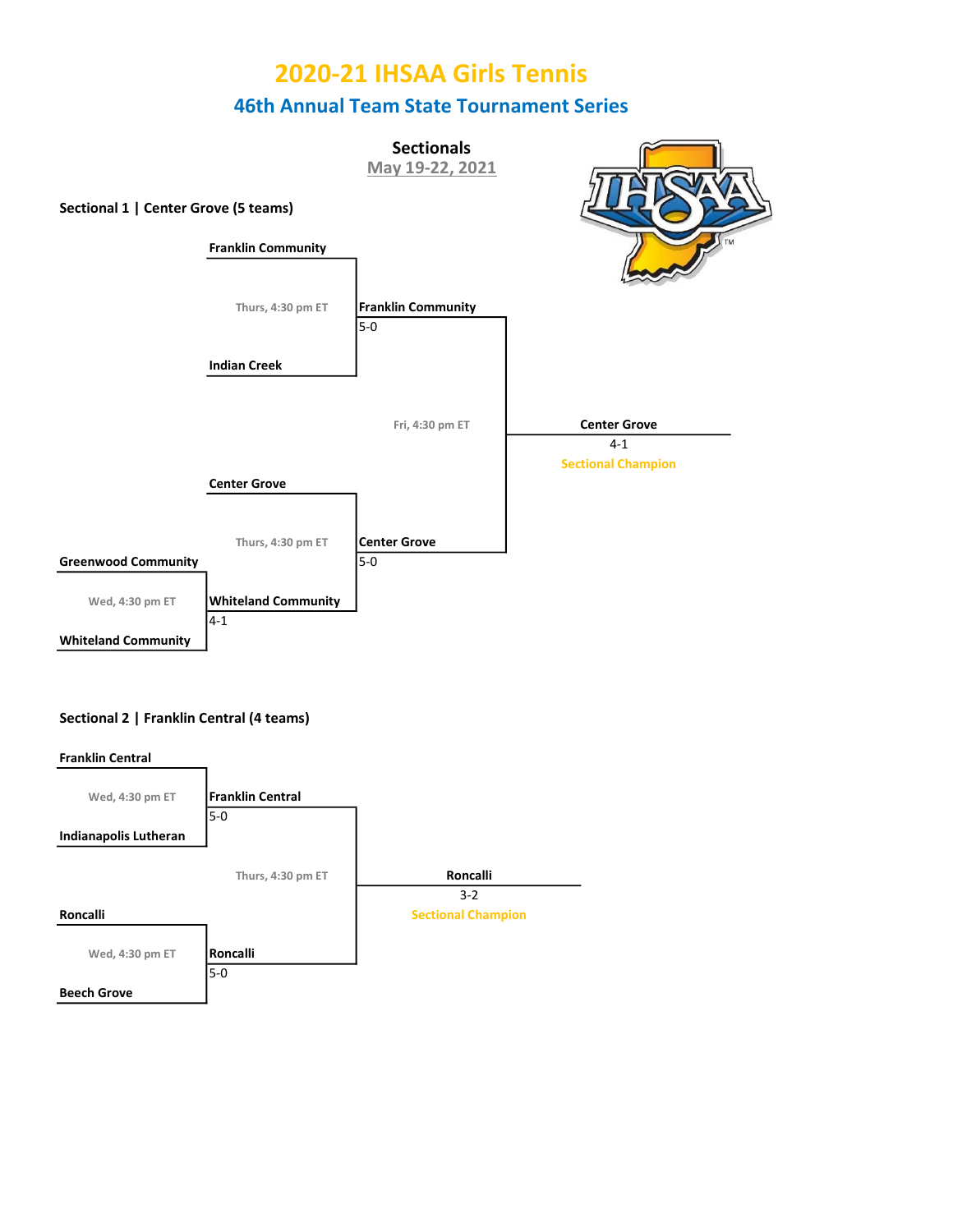



#### Sectional 4 | Southport (5 teams)

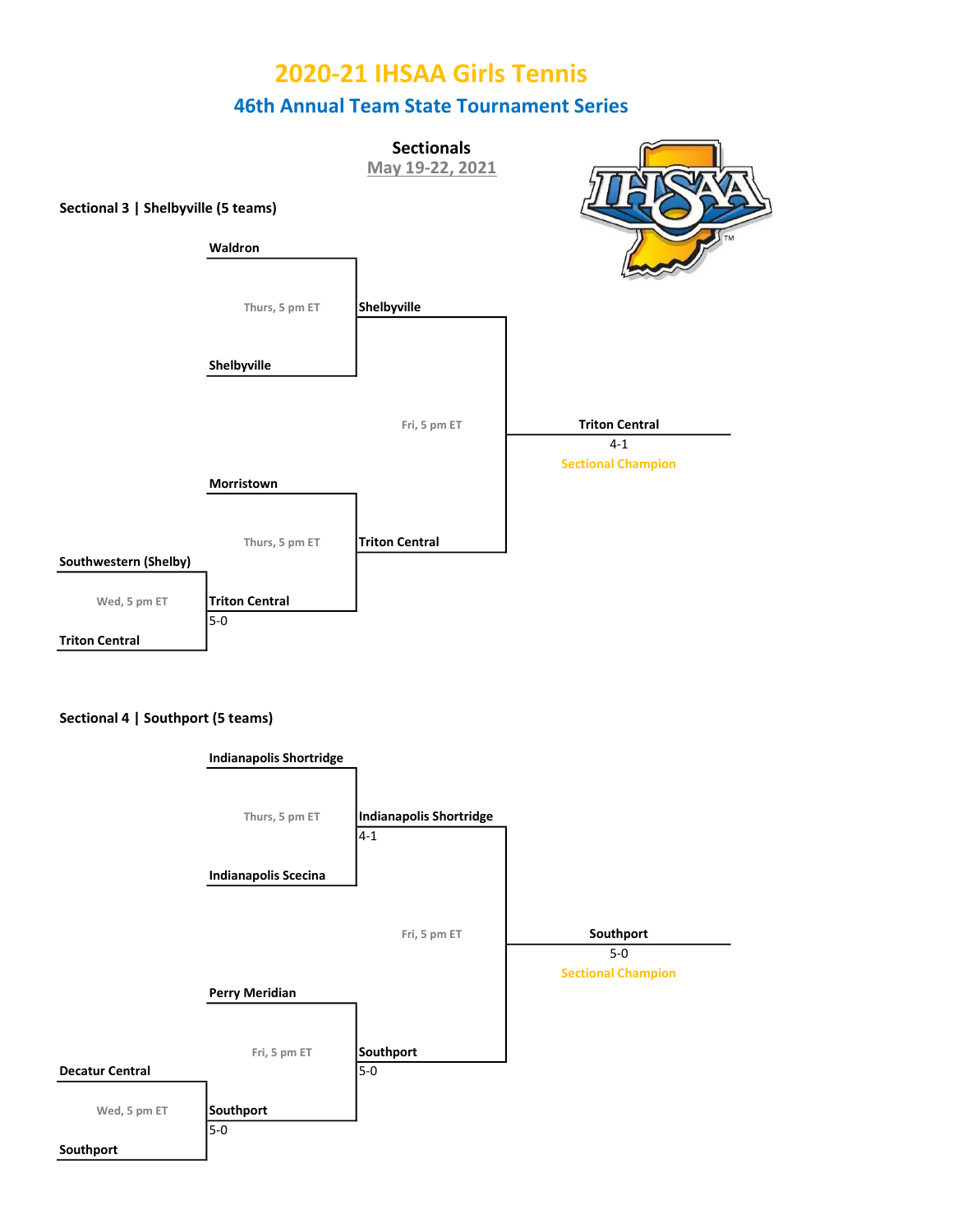**Sectionals** 

May 19-22, 2021

### Sectional 5 | Crawfordsville (4 teams)





Sectional 6 | Fountain Central (5 teams)

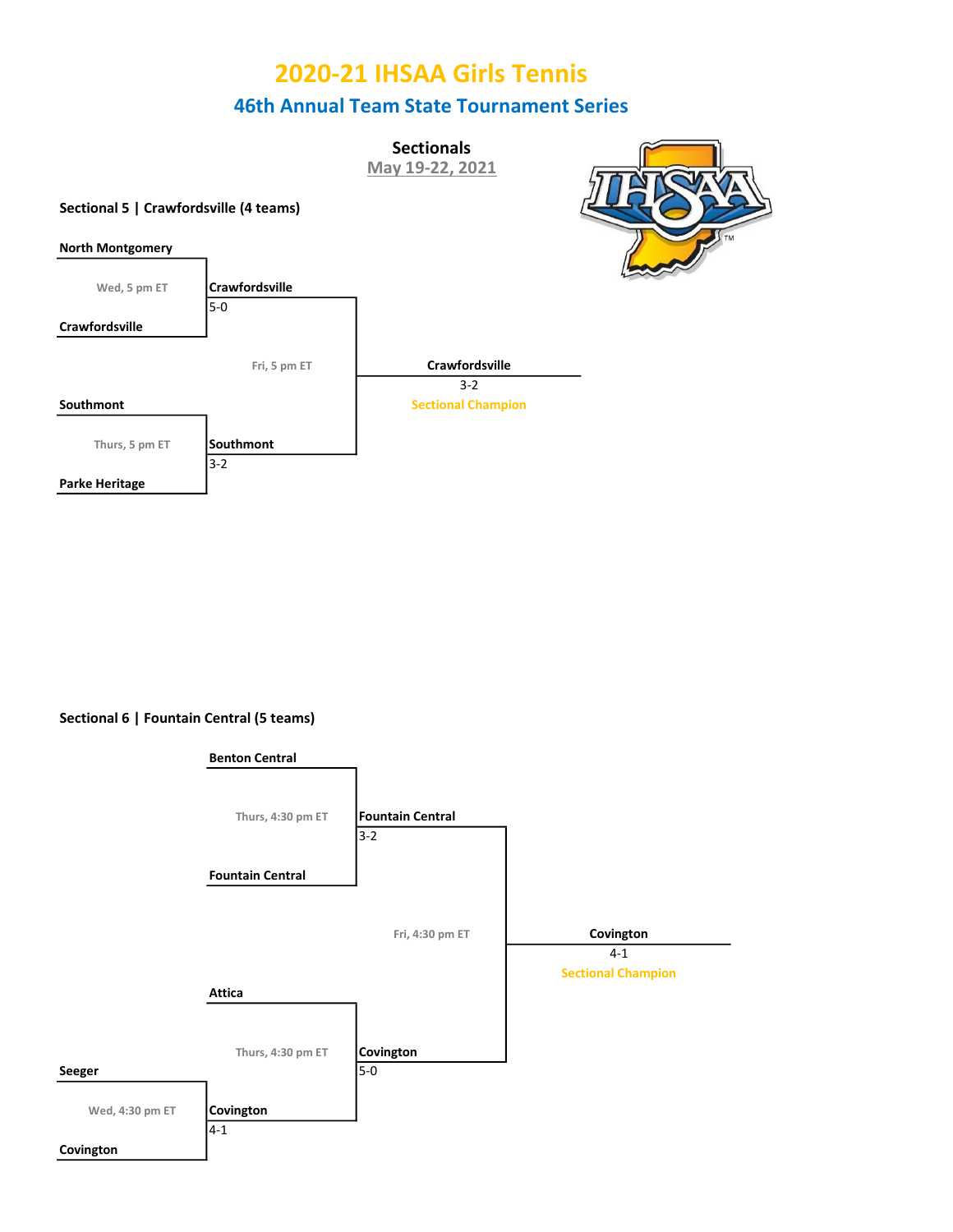

### Sectional 8 | Terre Haute North Vigo (4 teams)



# 2020-21 IHSAA Girls Tennis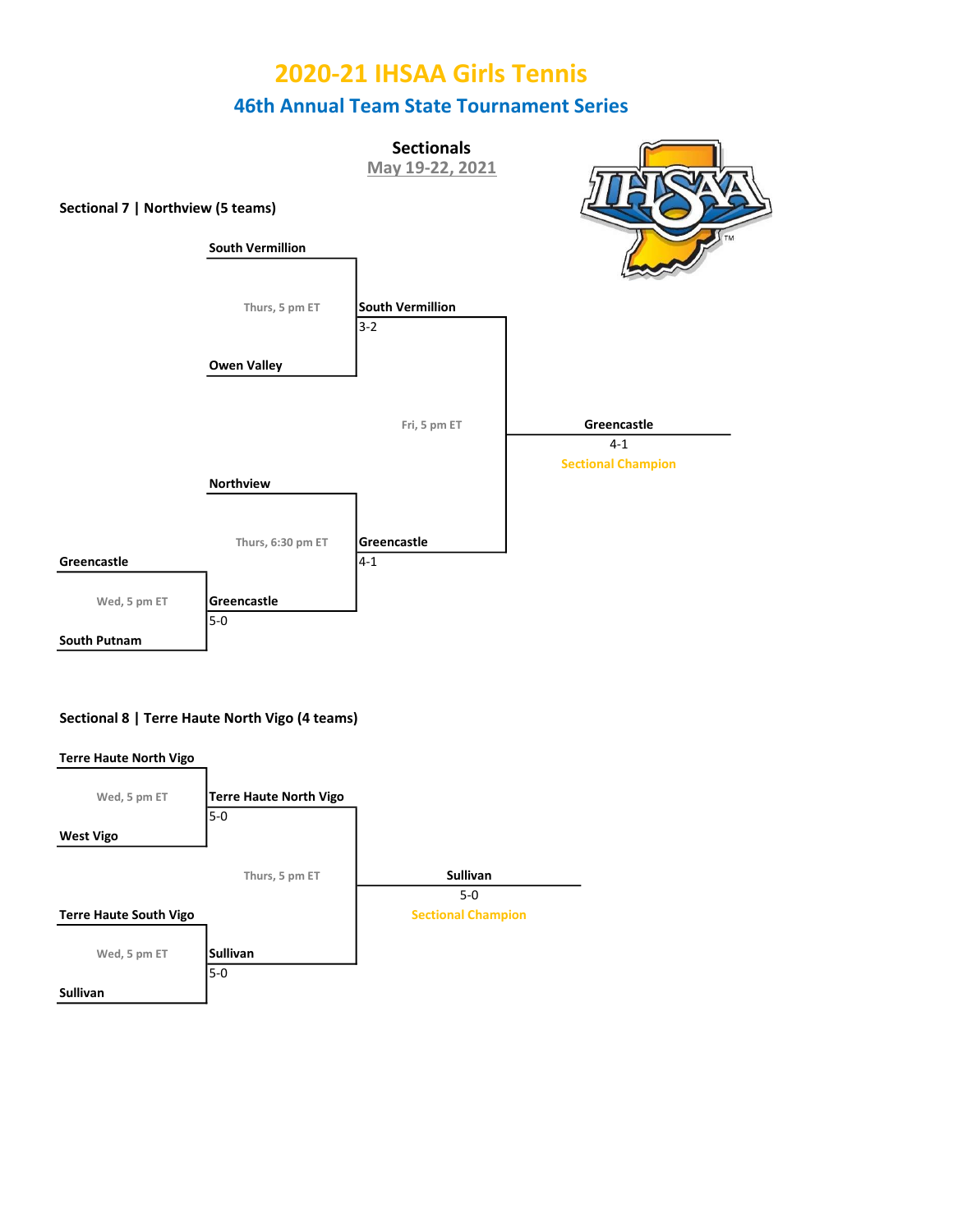



#### Sectional 10 | Lebanon (5 teams)

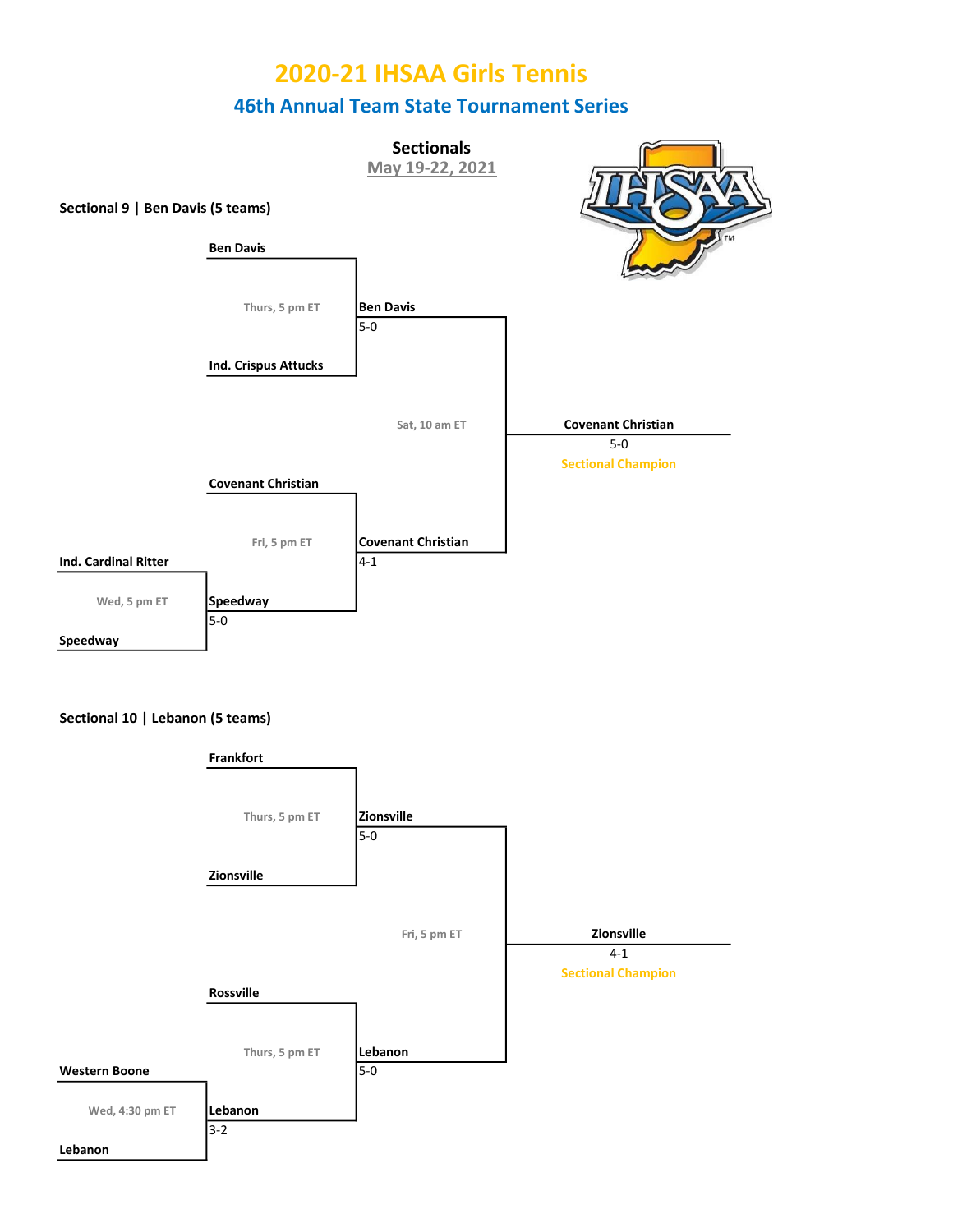**Sectionals** May 19-22, 2021

### Sectional 11 | Park Tudor (4 teams)

Pike





Sectional 12 | Brownsburg (5 teams)

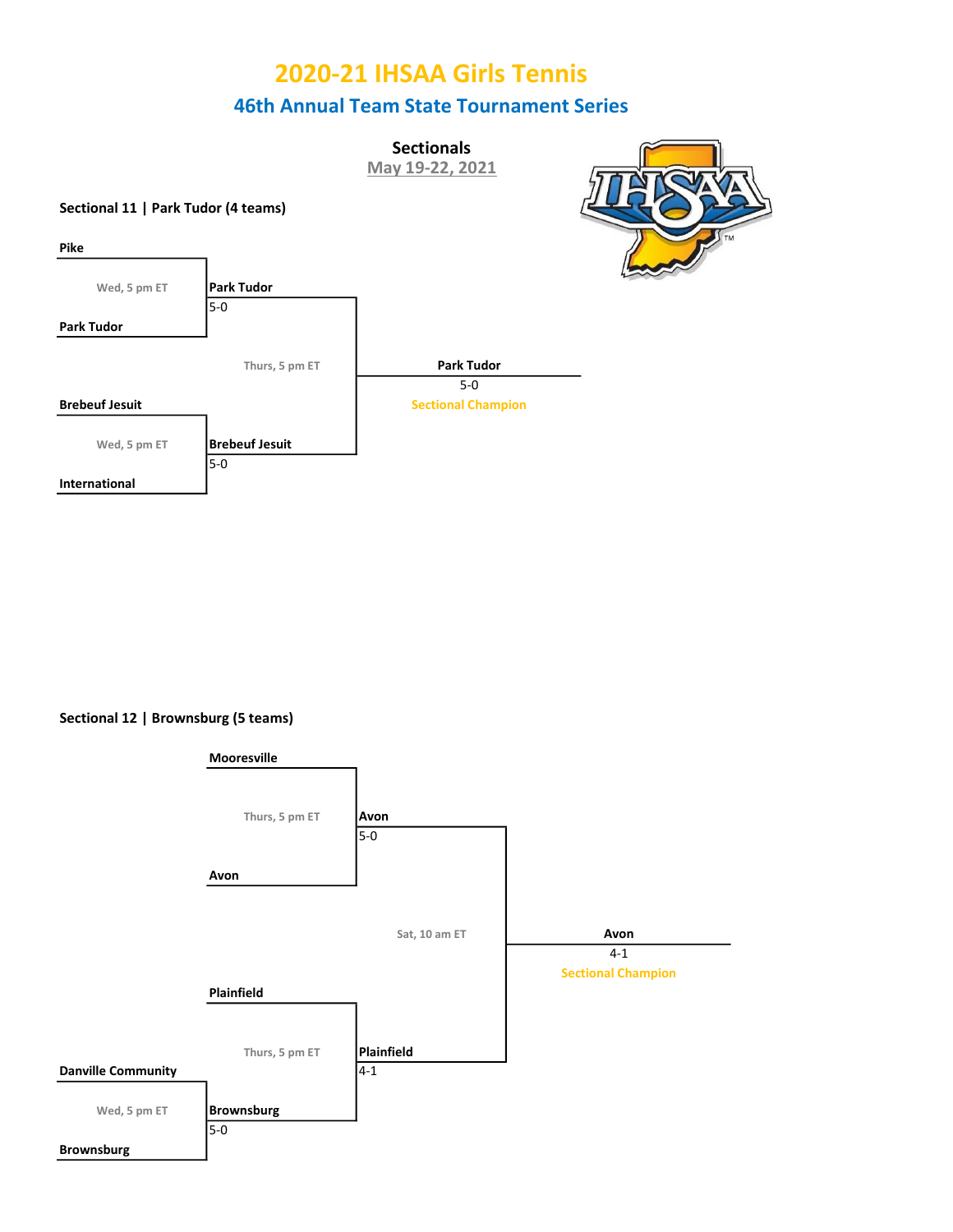**Sectionals** 

May 19-22, 2021

### Sectional 13 | Connersville (4 teams)





Sectional 14 | New Castle (5 teams)

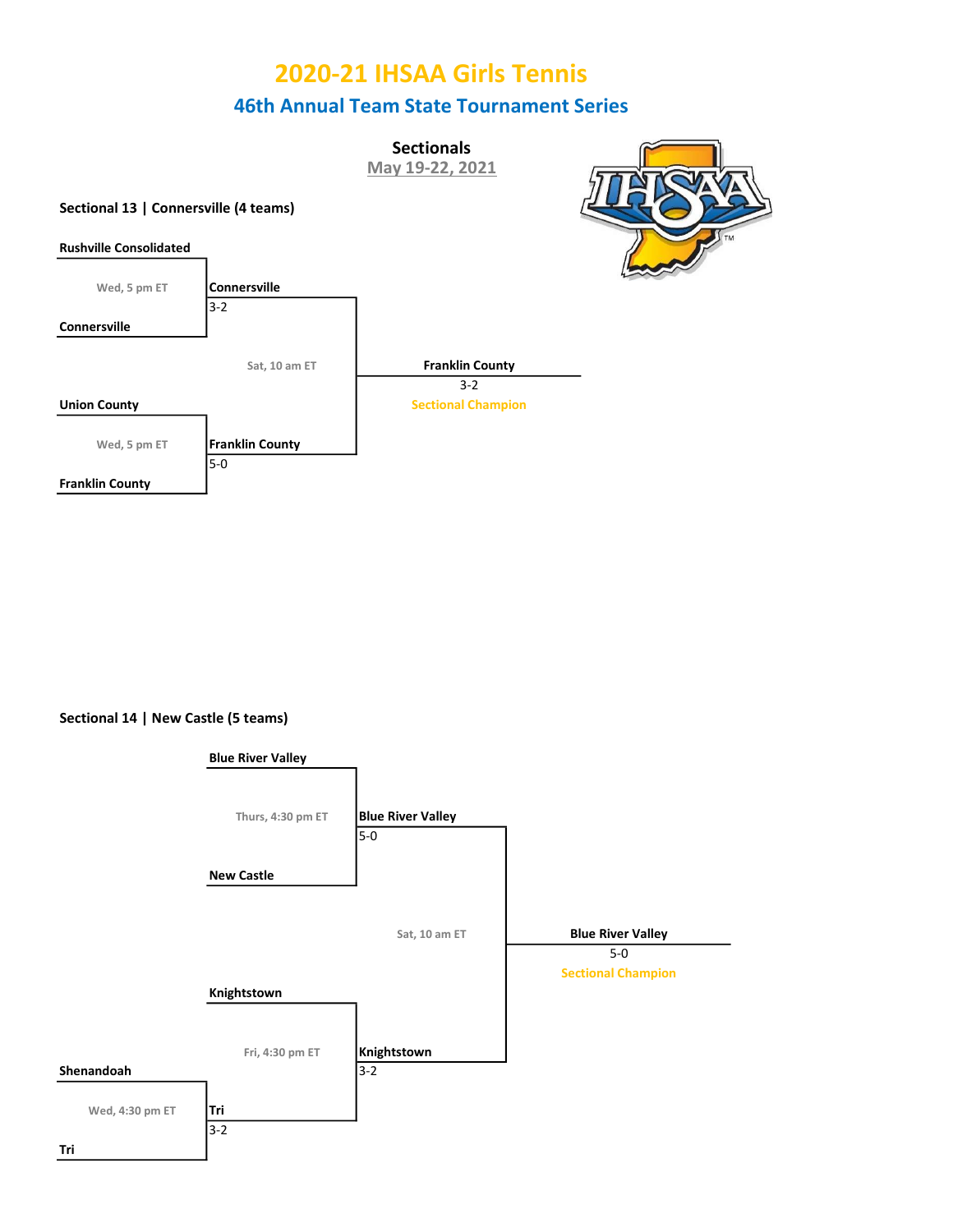



#### Sectional 16 | South Dearborn (6 teams)

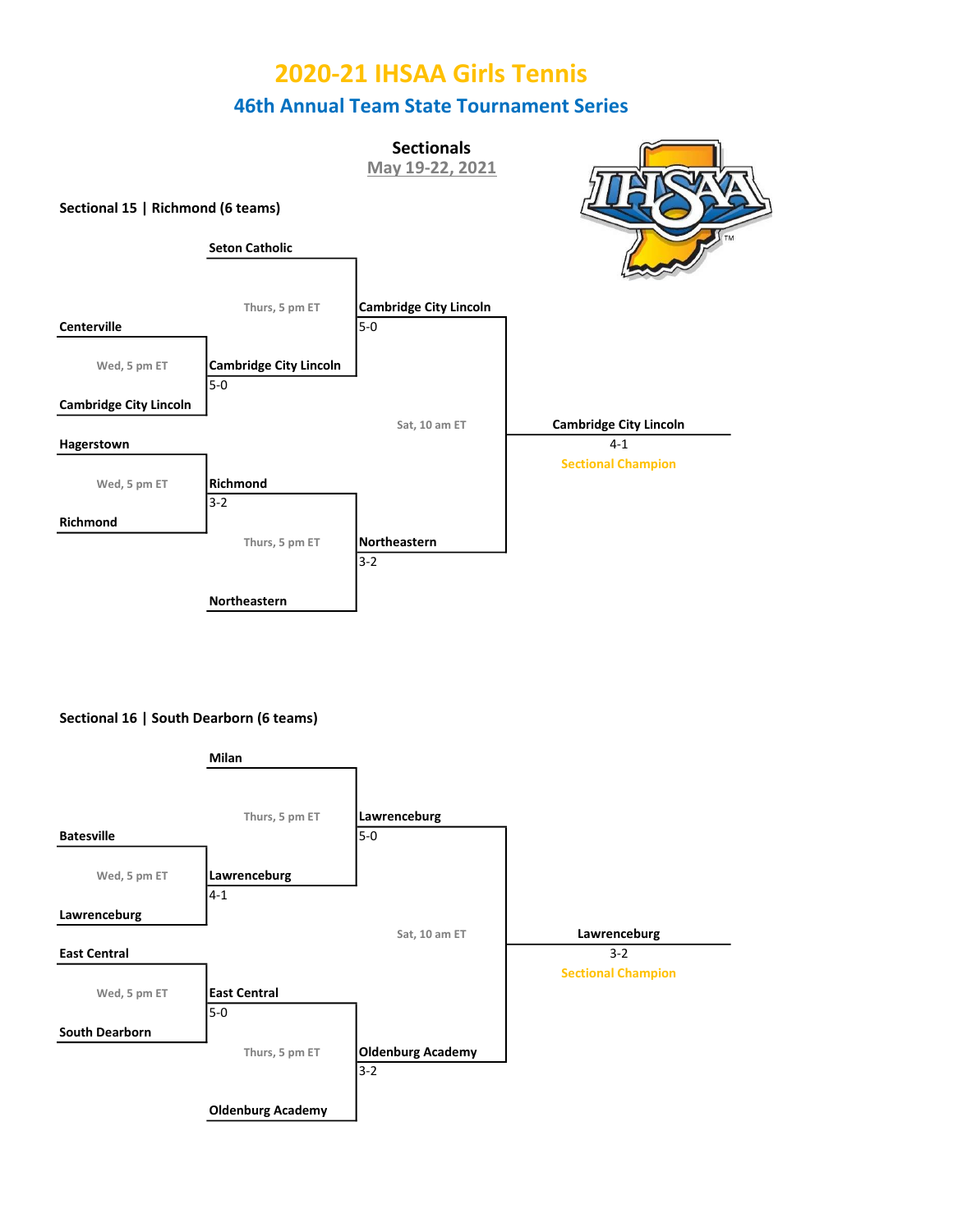

#### Sectional 18 | Columbus North (5 teams)

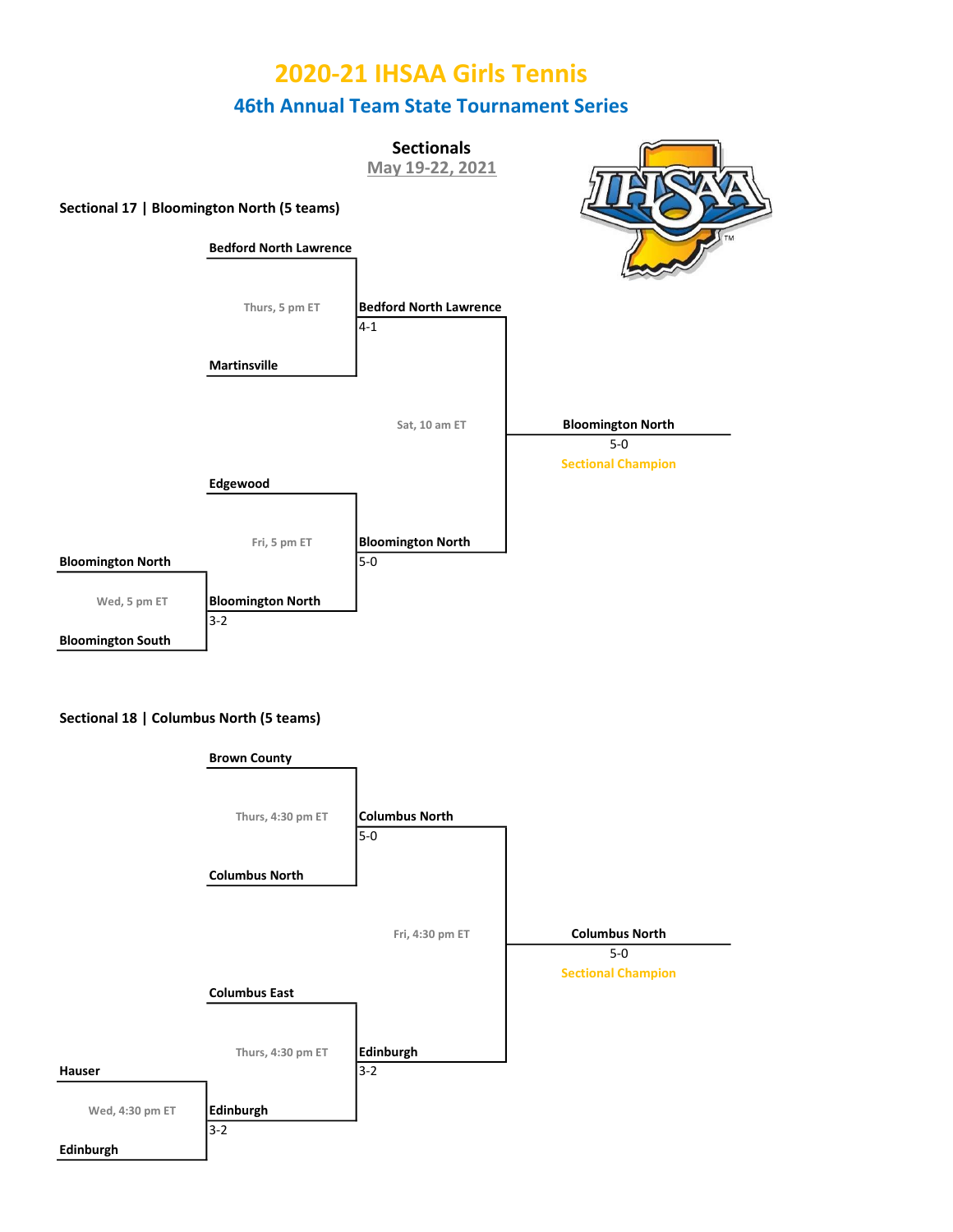

#### Sectional 20 | Seymour (5 teams)

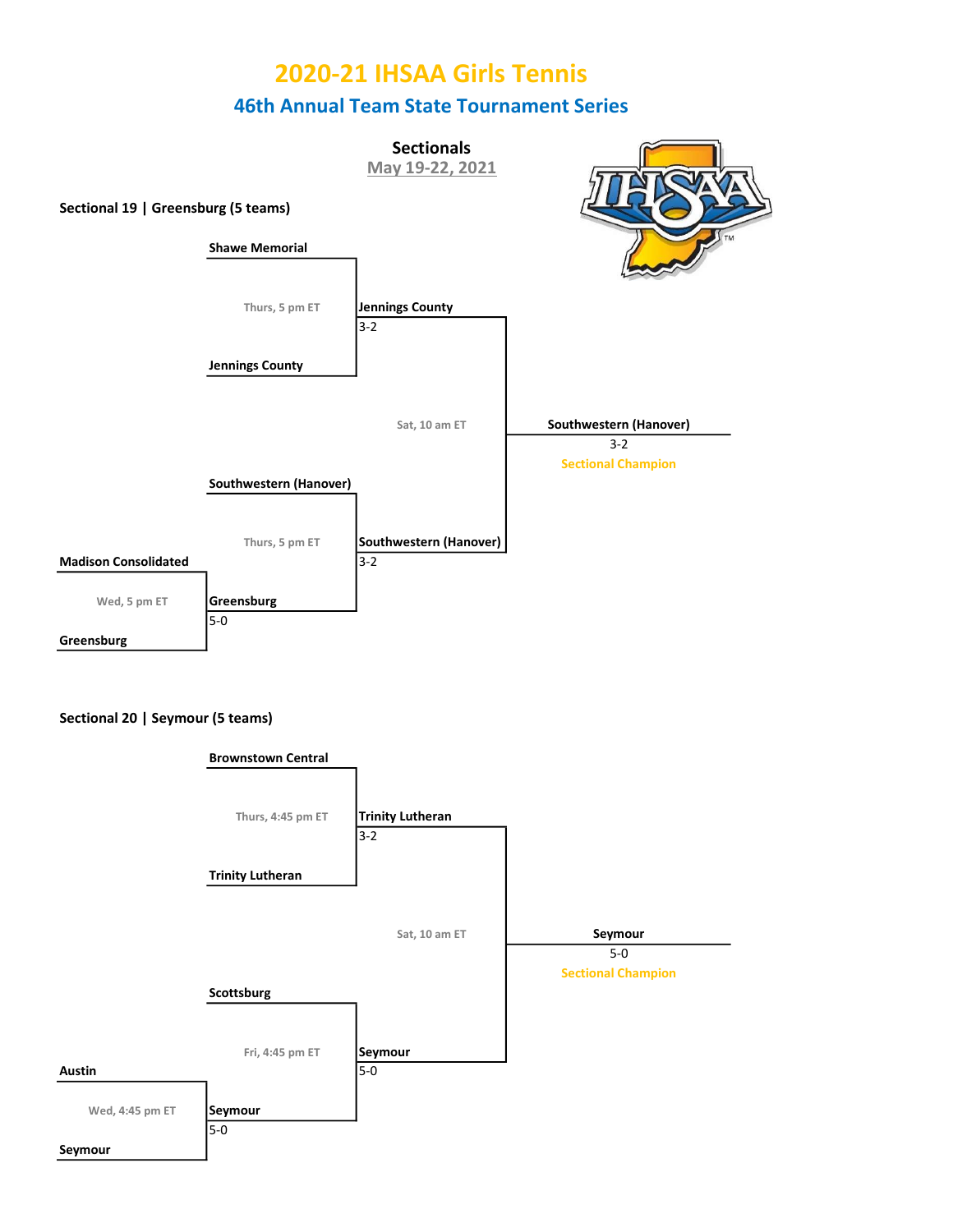



#### Sectional 22 | Evansville Bosse (5 teams)

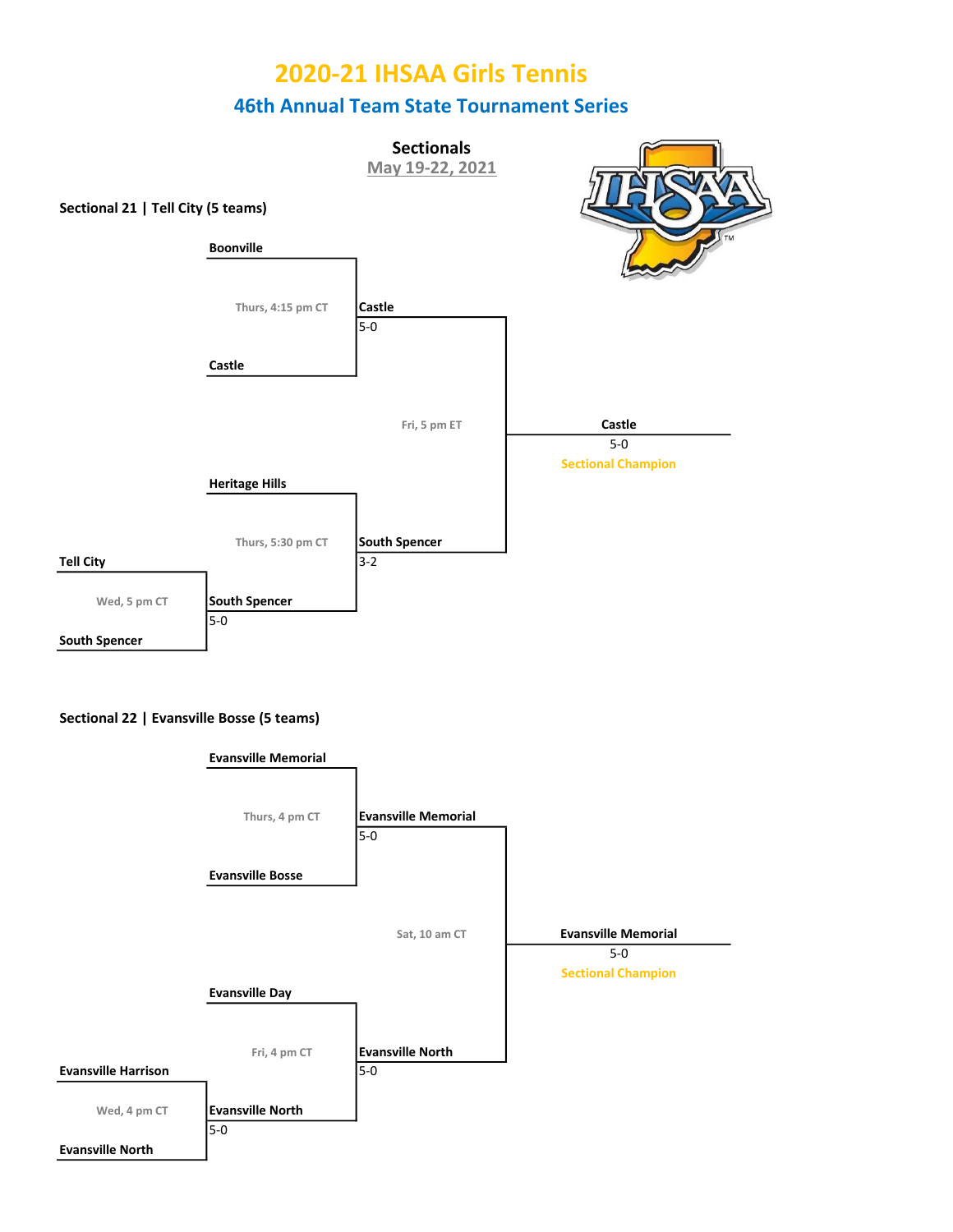

### Sectional 24 | Princeton Community (4 teams)

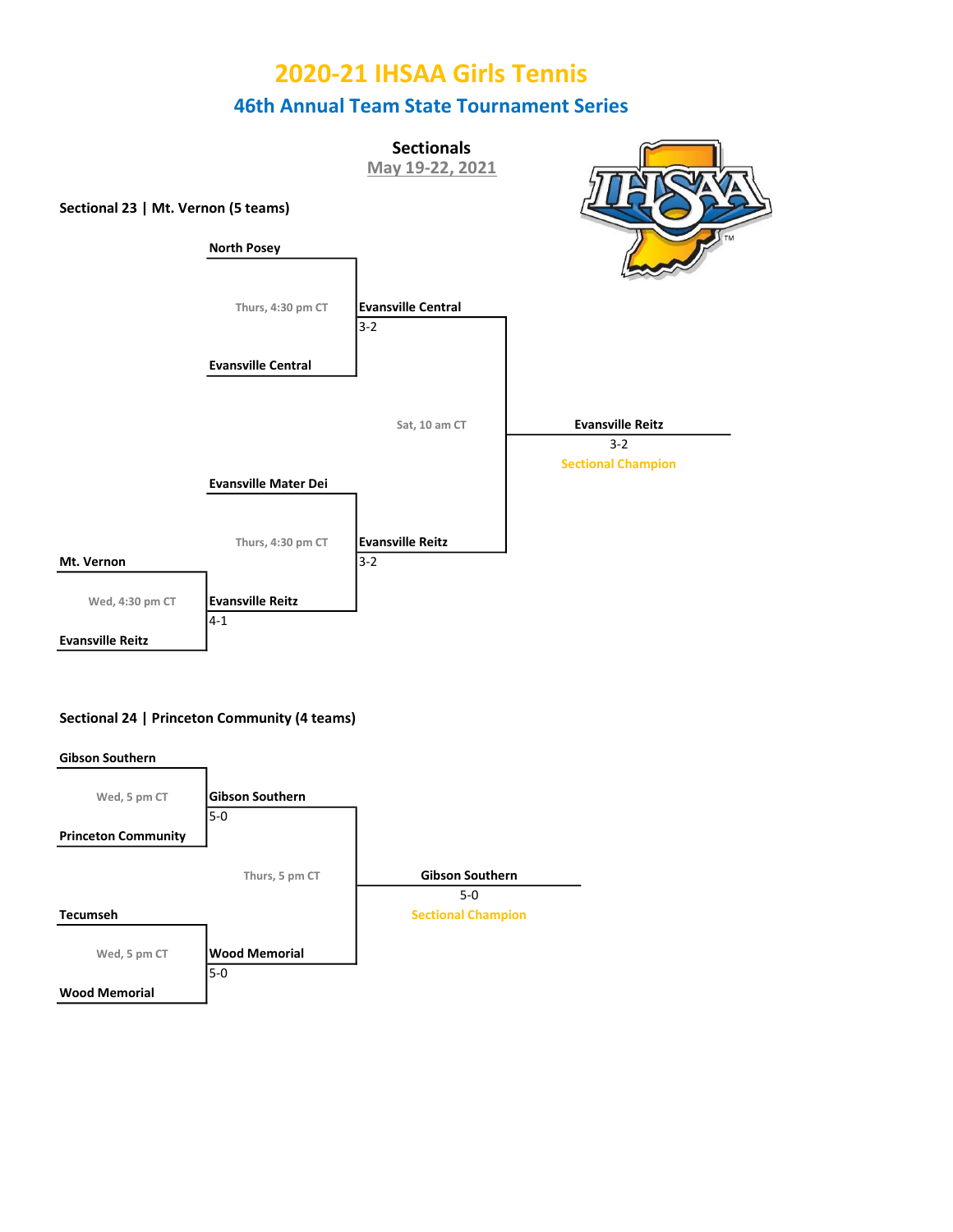**Sectionals** May 19-22, 2021

### Sectional 25 | Jasper (4 teams)

Jasper

Southridge



Sectional 26 | Loogootee (4 teams)

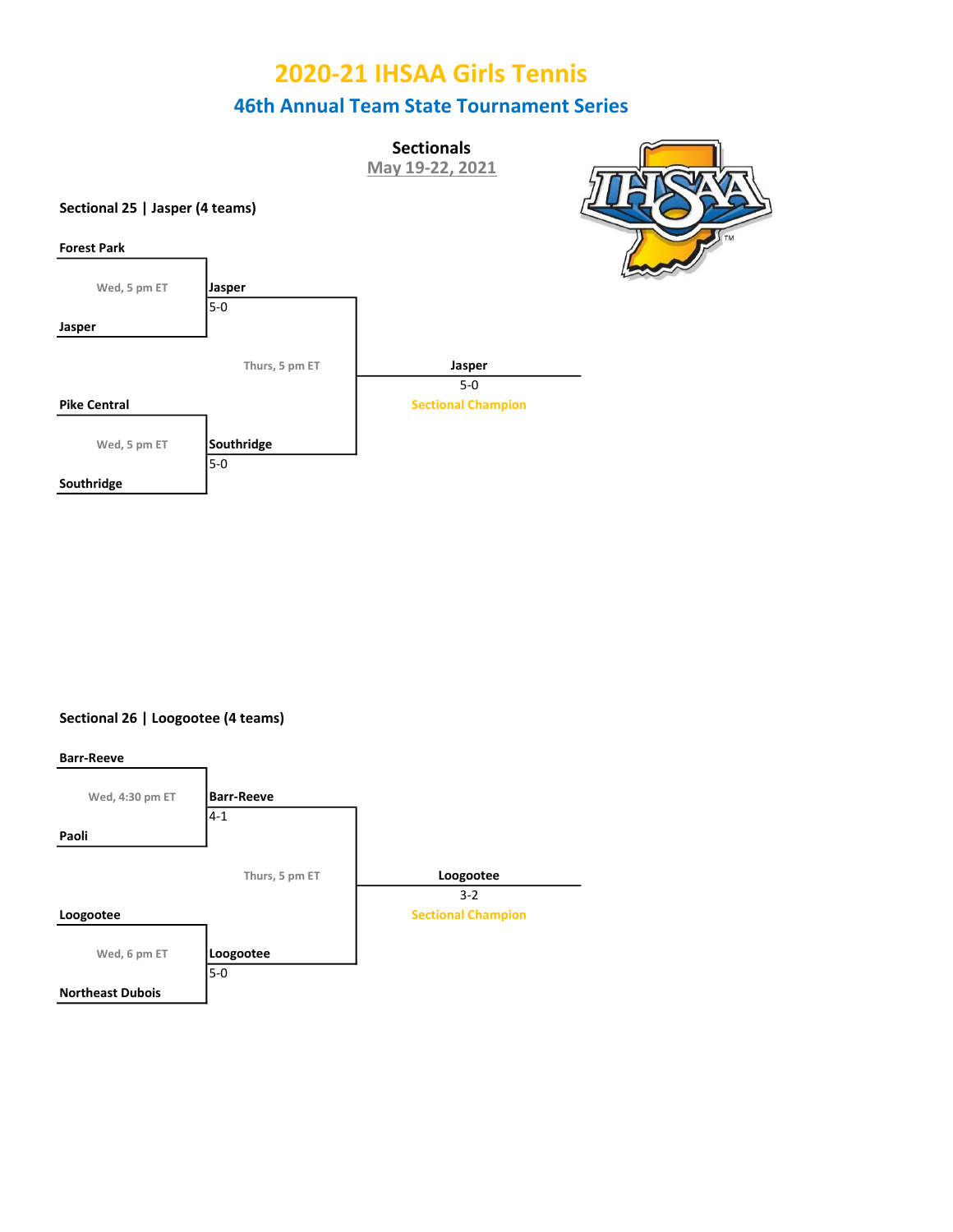**Sectionals** 

May 19-22, 2021

### Sectional 27 | Linton-Stockton (4 teams)



Bloomfield

### Sectional 28 | Vincennes Lincoln (5 teams)

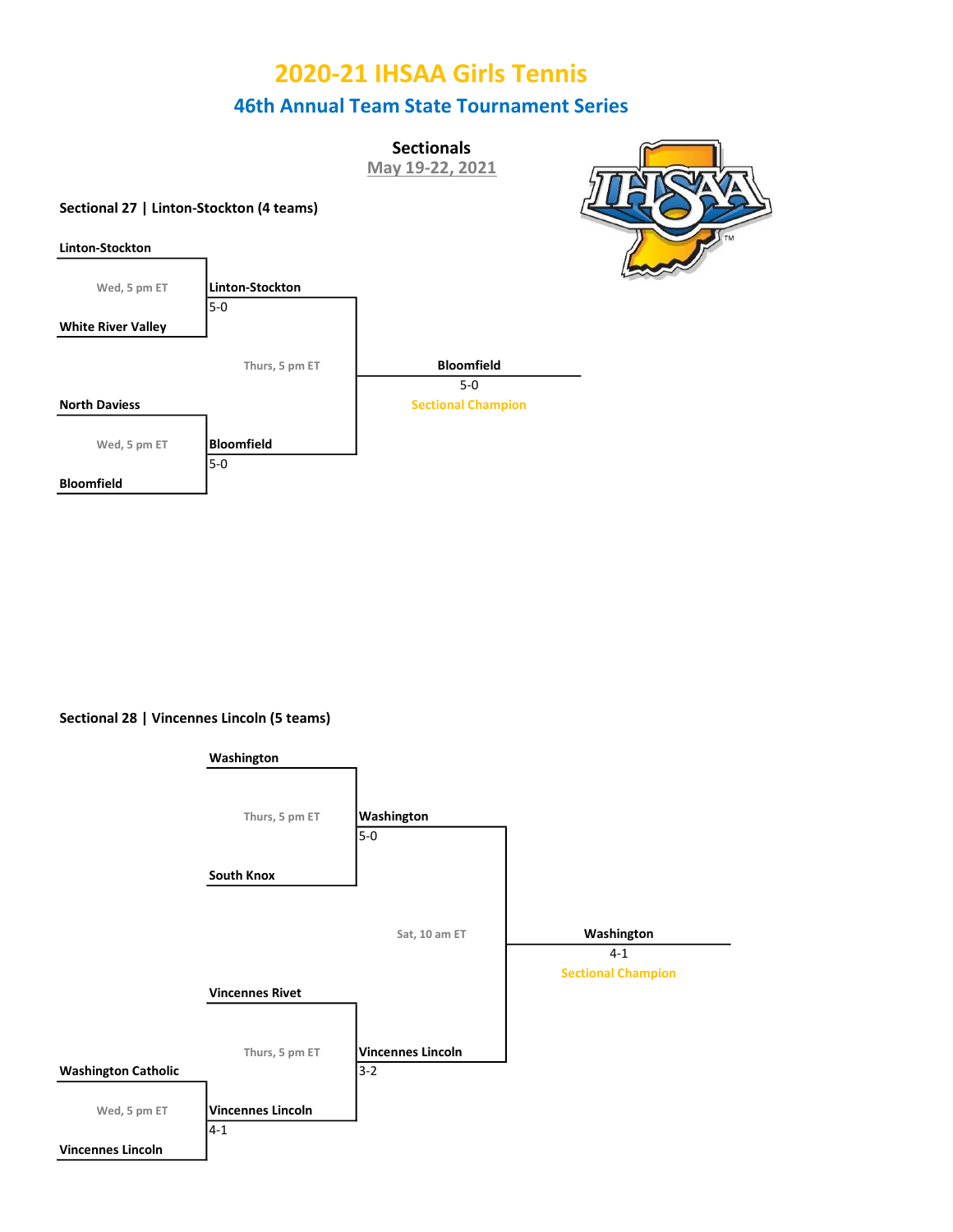

### Sectional 30 | Jeffersonville (4 teams)

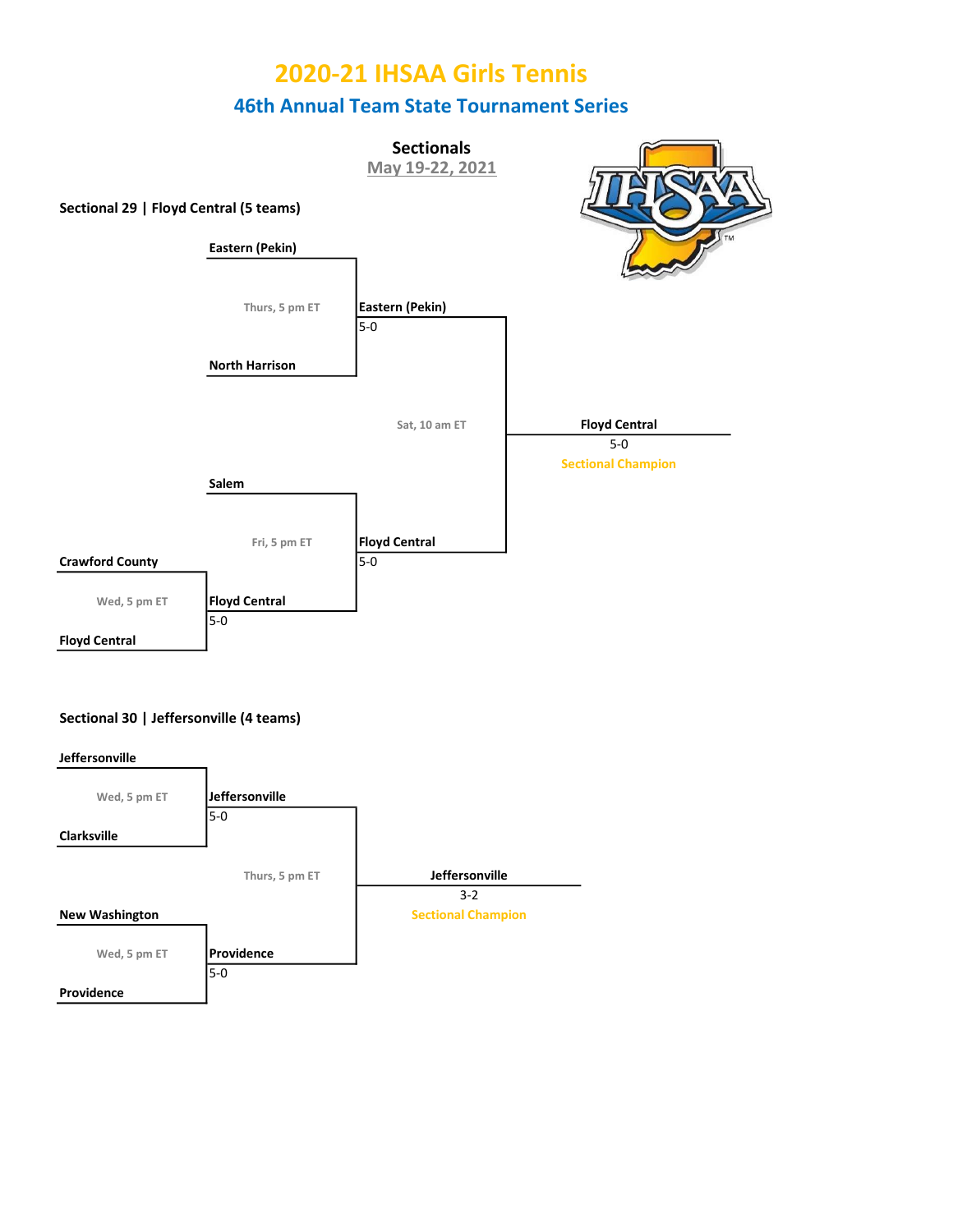**Sectionals** 

May 19-22, 2021

### Sectional 31 | New Albany (4 teams)





Sectional 32 | Silver Creek (5 teams)

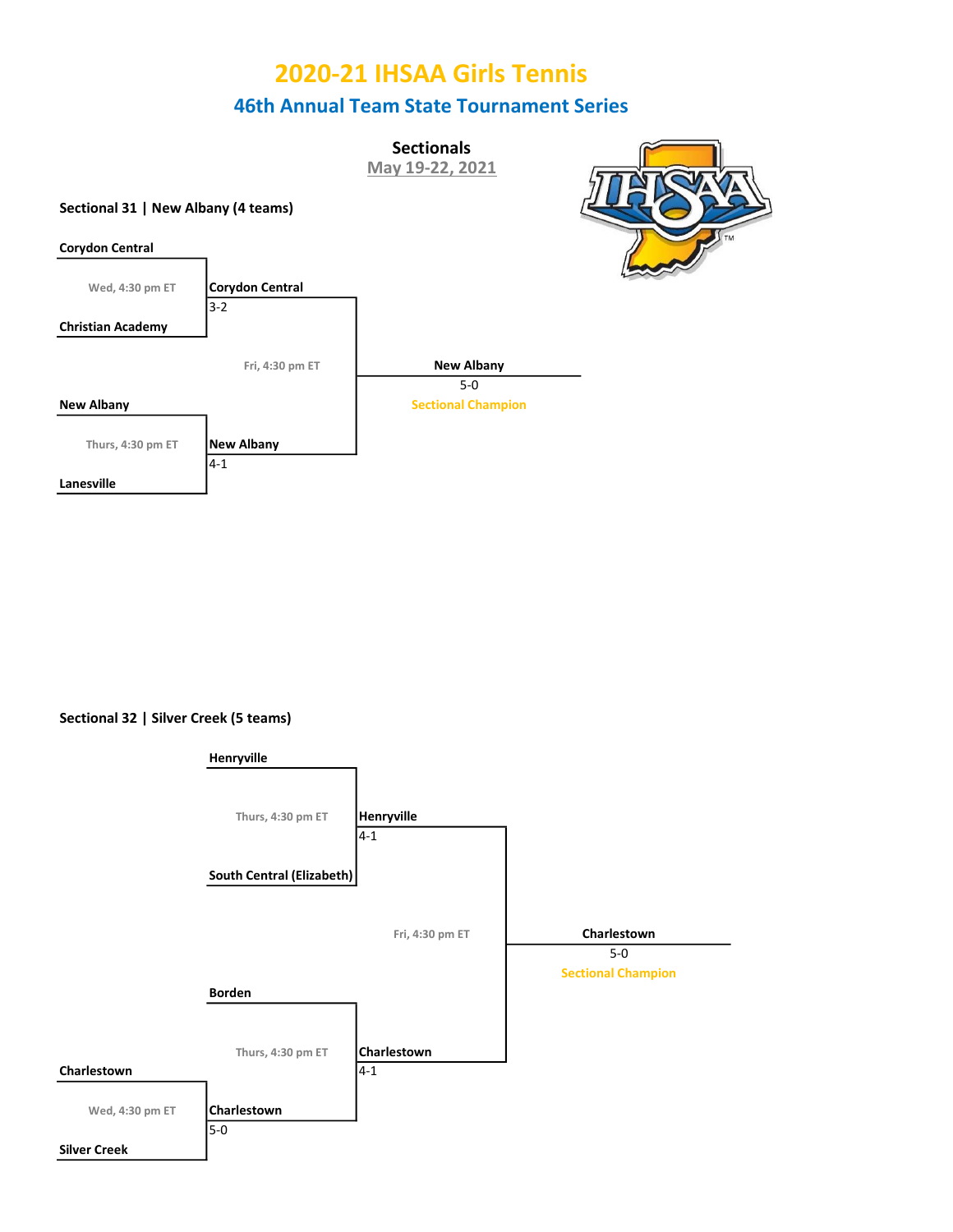

Sectional 34 | Fort Wayne Concordia Lutheran (5 teams)

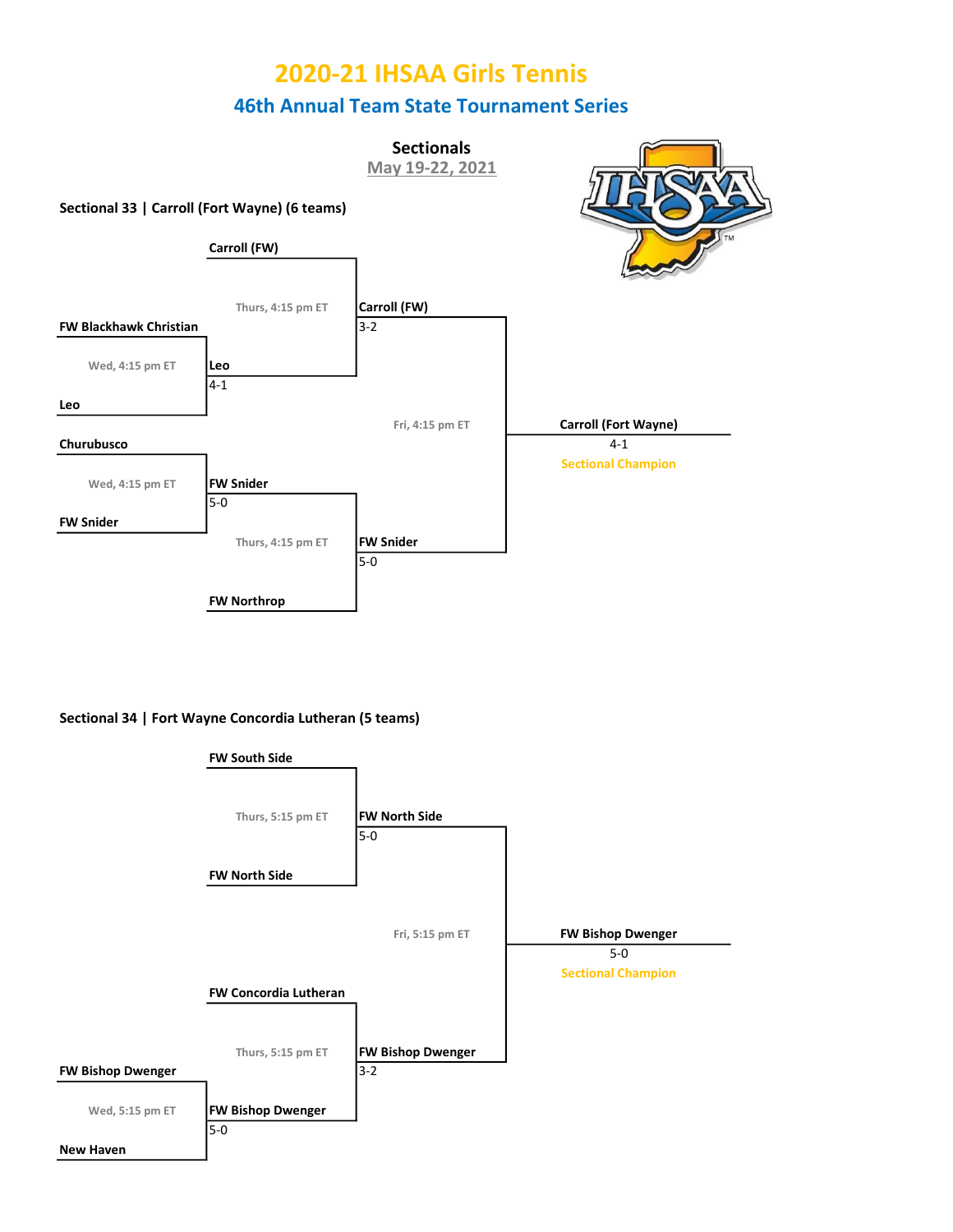**Sectionals** 

May 19-22, 2021

### Sectional 35 | Homestead (4 teams)





Sectional 36 | Norwell (6 teams)

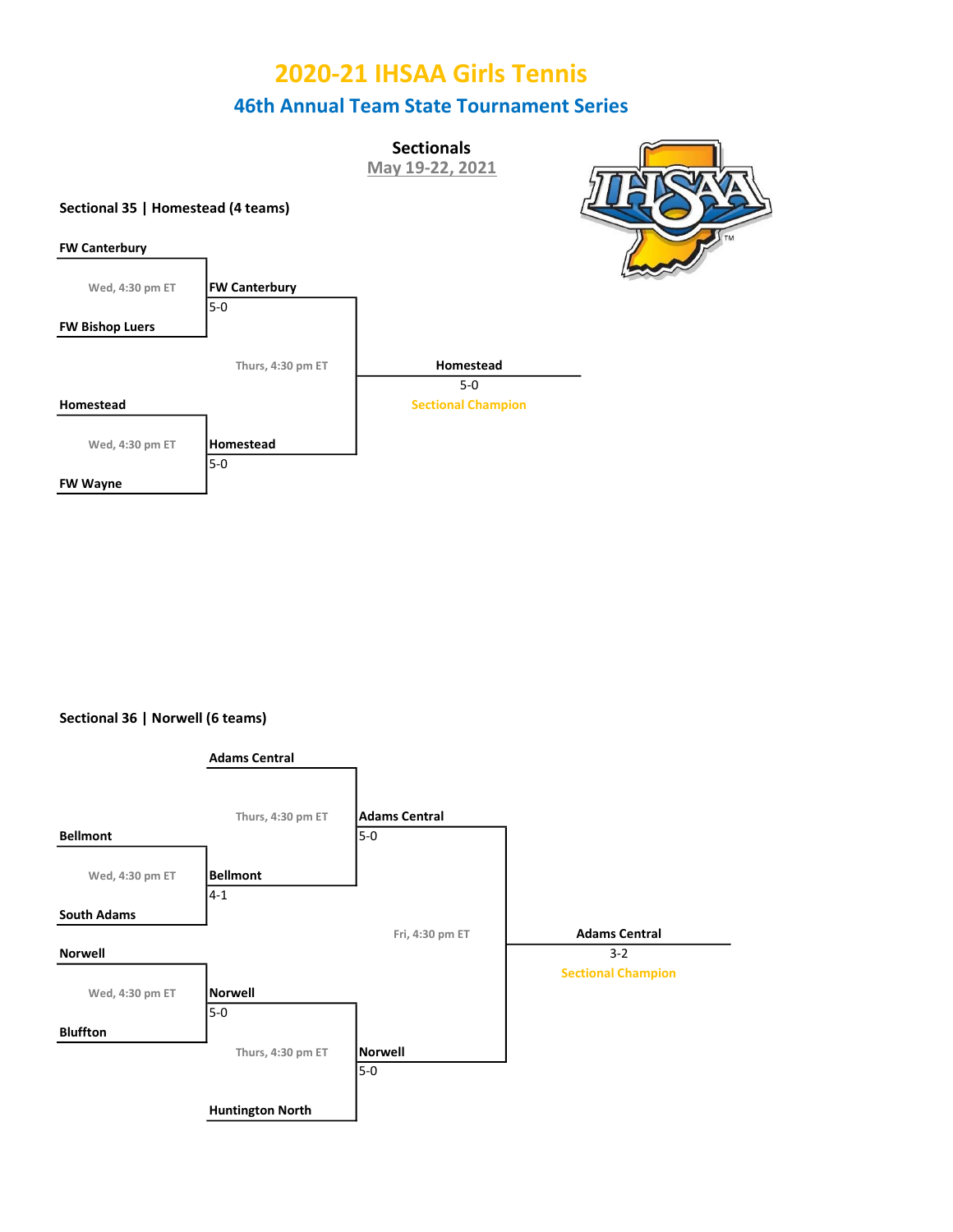**Sectionals** May 19-22, 2021



### Sectional 38 | Delta (4 teams)

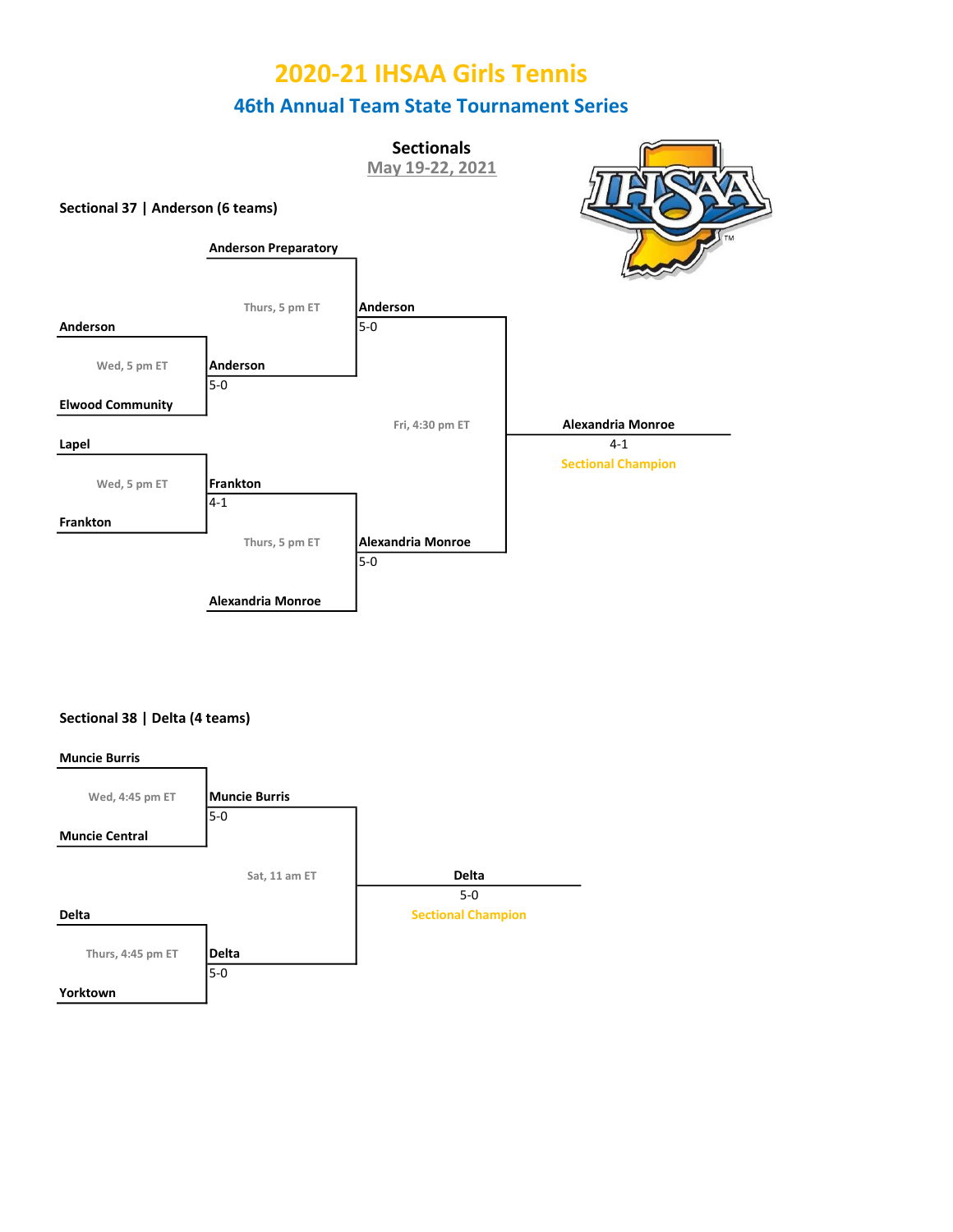**Sectionals** May 19-22, 2021







Sectional 40 | Marion (4 teams)

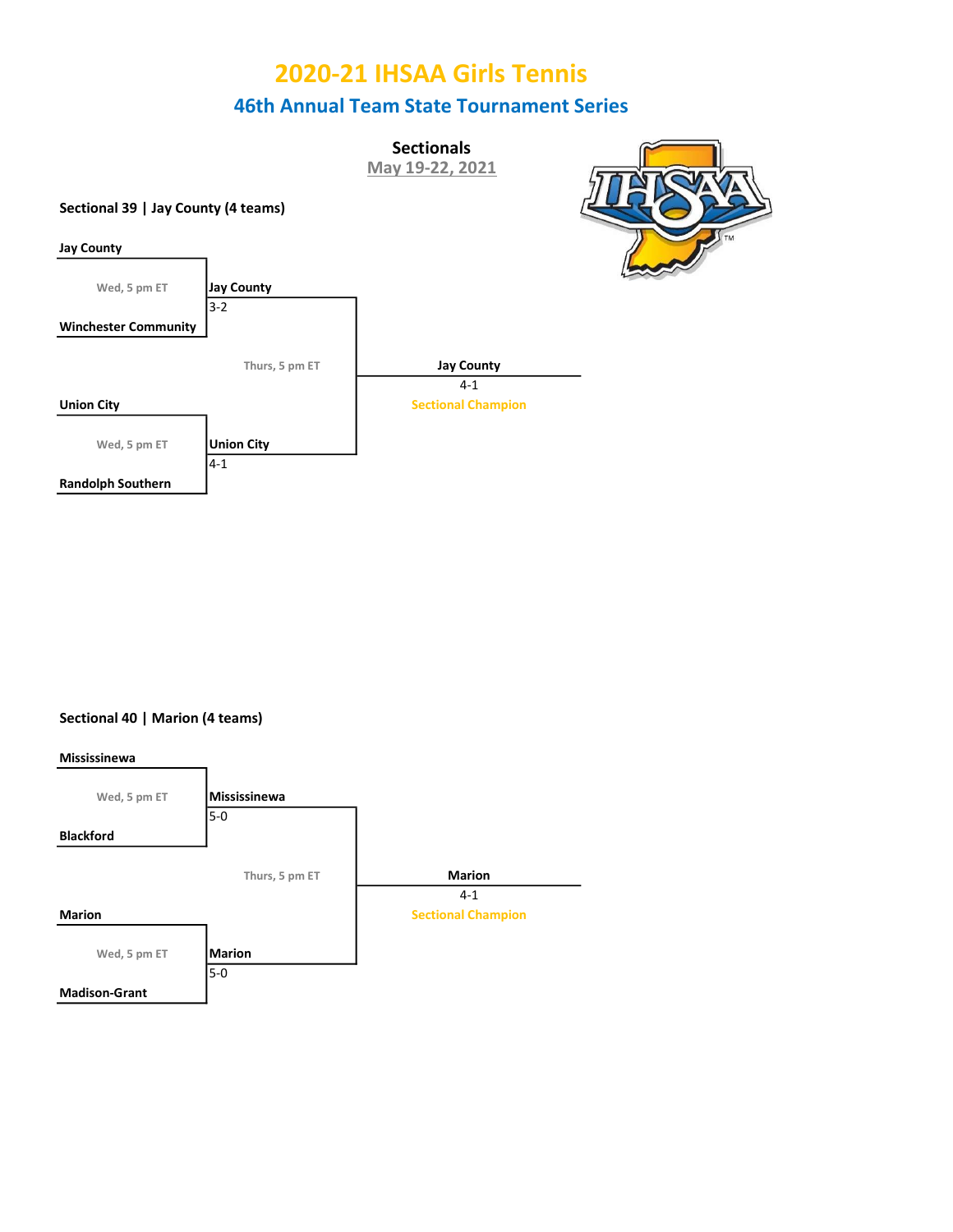**Sectionals** 

May 19-22, 2021

### Sectional 41 | Heritage Christian (4 teams)



Sectional 42 | Mt. Vernon (Fortville) (5 teams)

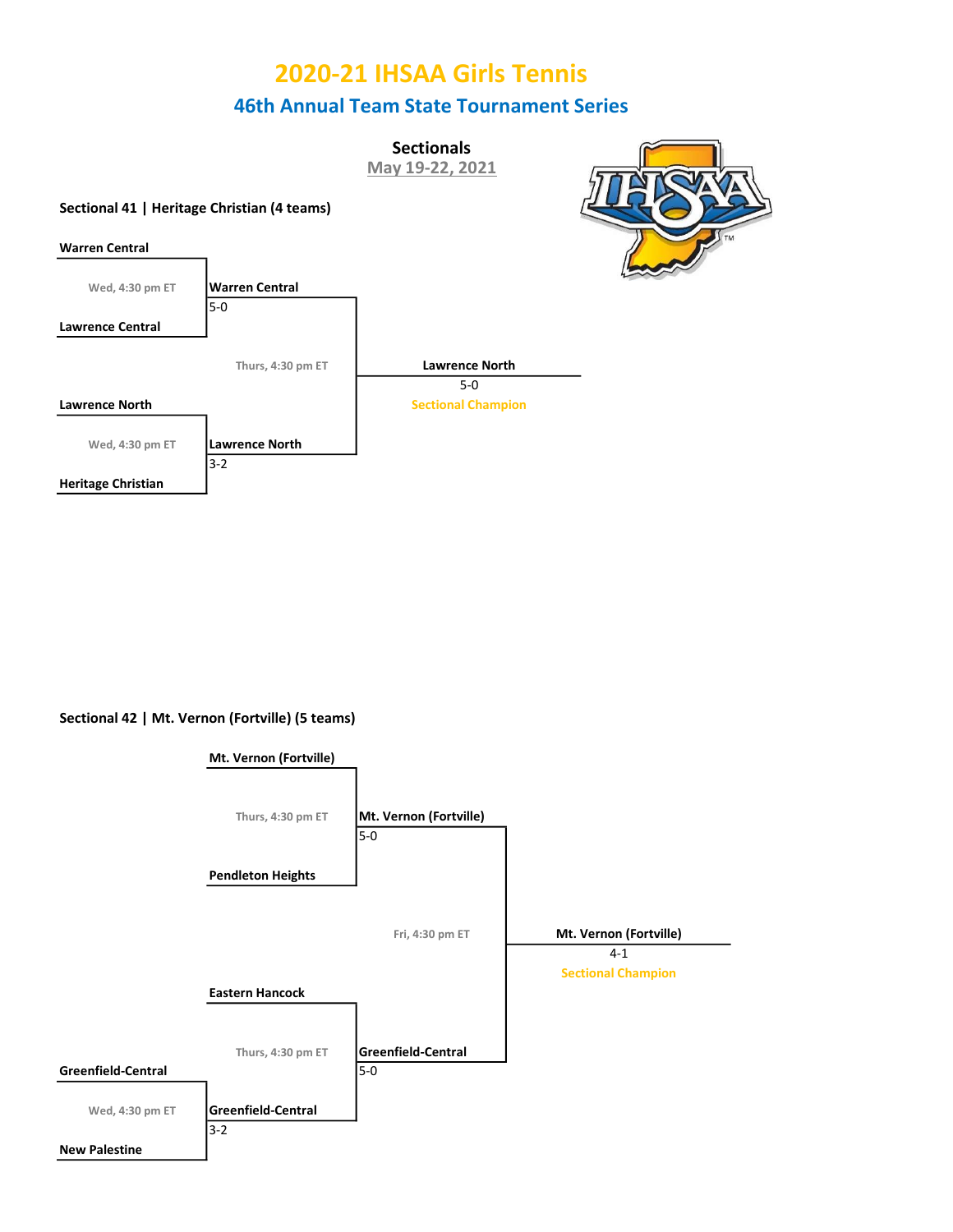**Sectionals** May 19-22, 2021



#### Sectional 43 | Noblesville (4 teams)



### Sectional 44 | North Central (Indianapolis) (4 teams)

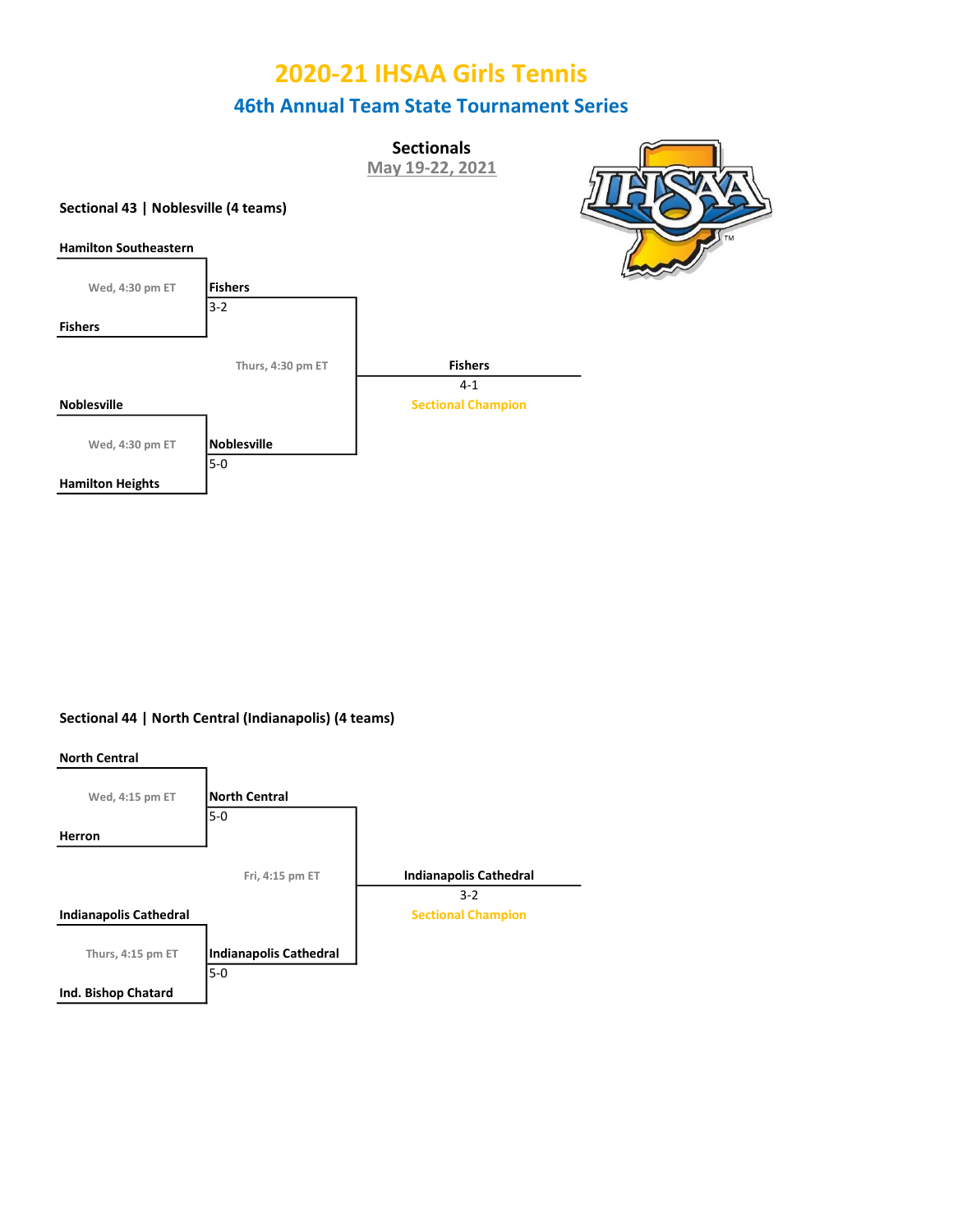

### Sectional 46 | West Noble (5 teams)

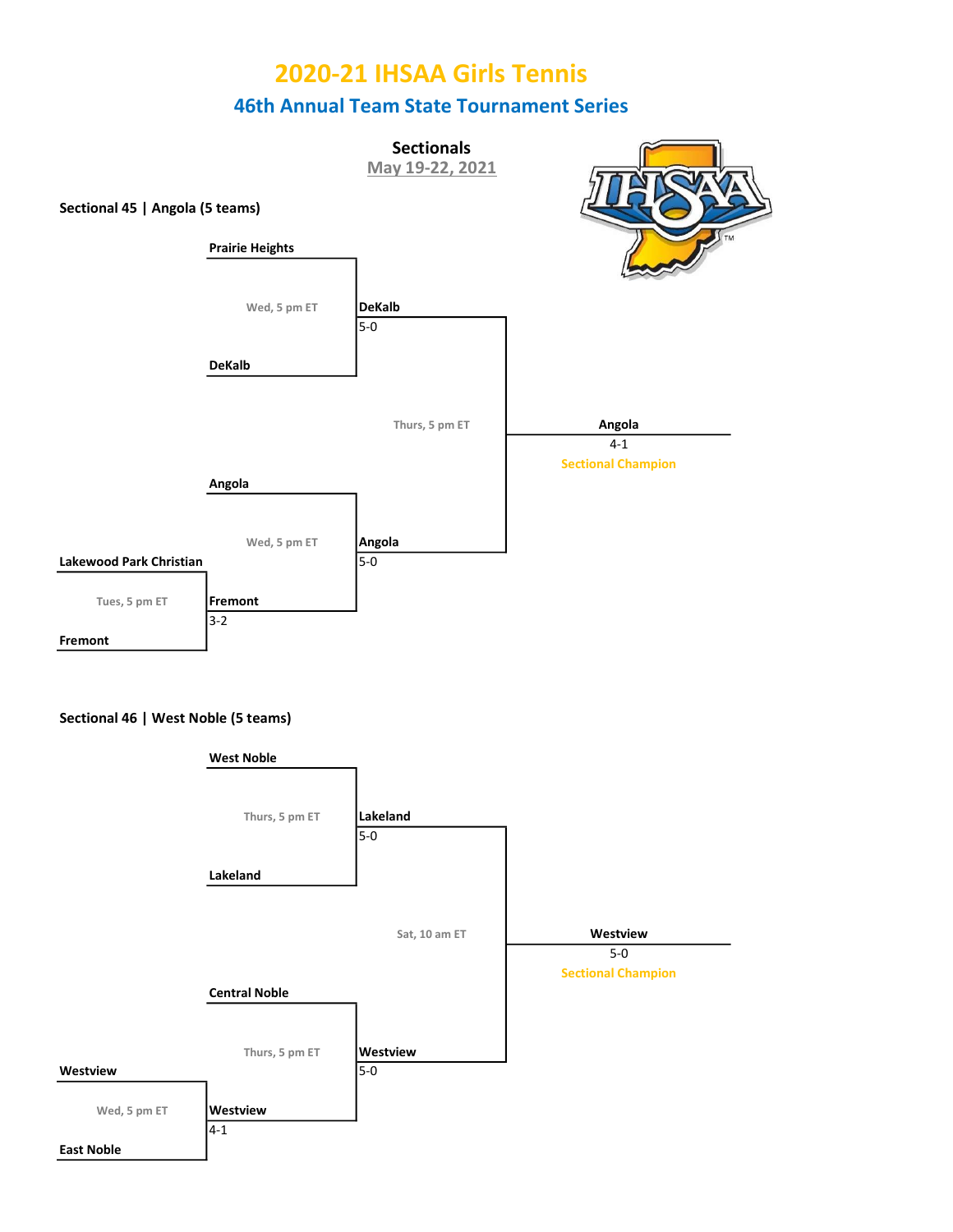**Sectionals** May 19-22, 2021







Sectional 48 | NorthWood (4 teams)

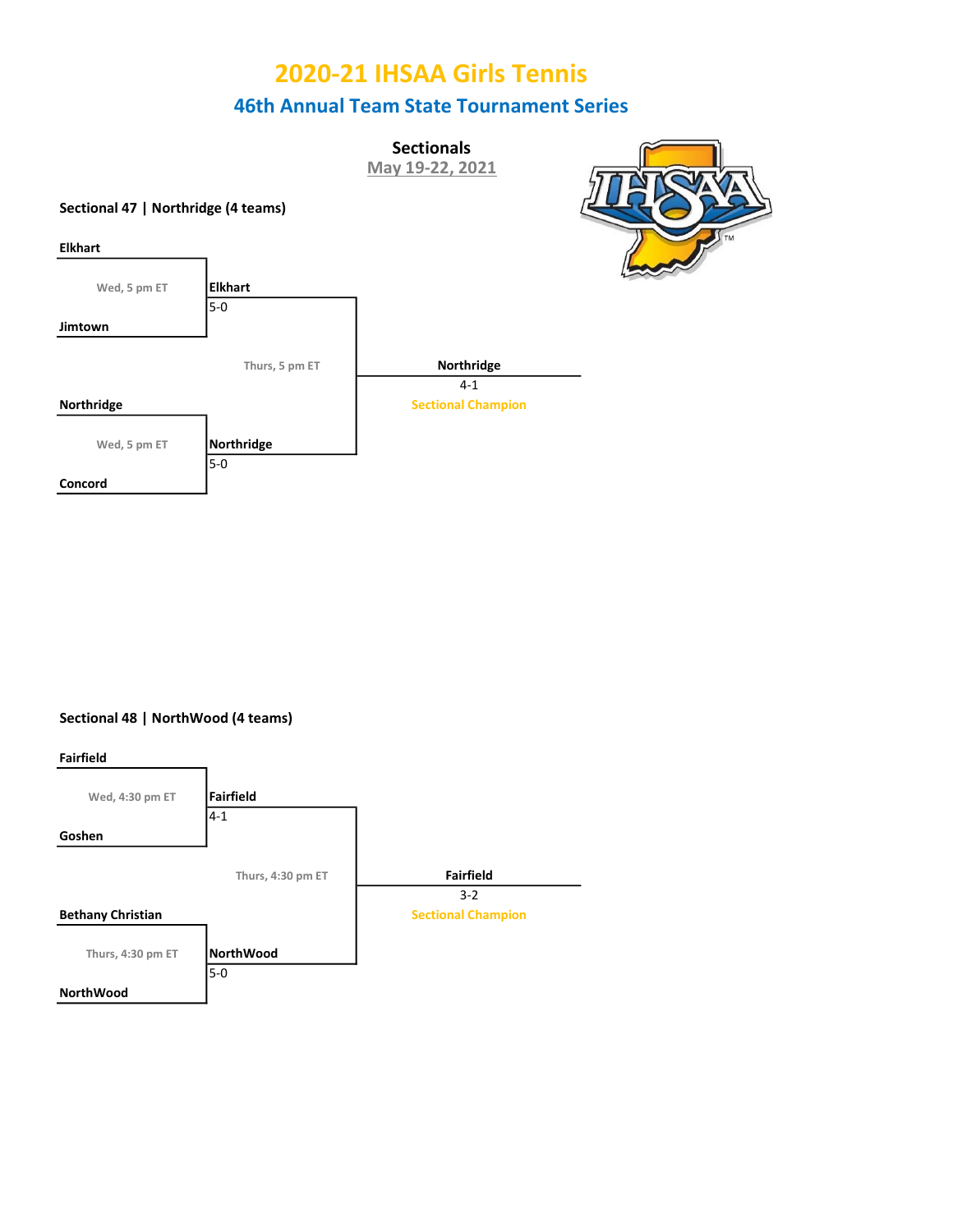



#### Sectional 50 | Knox (4 teams)

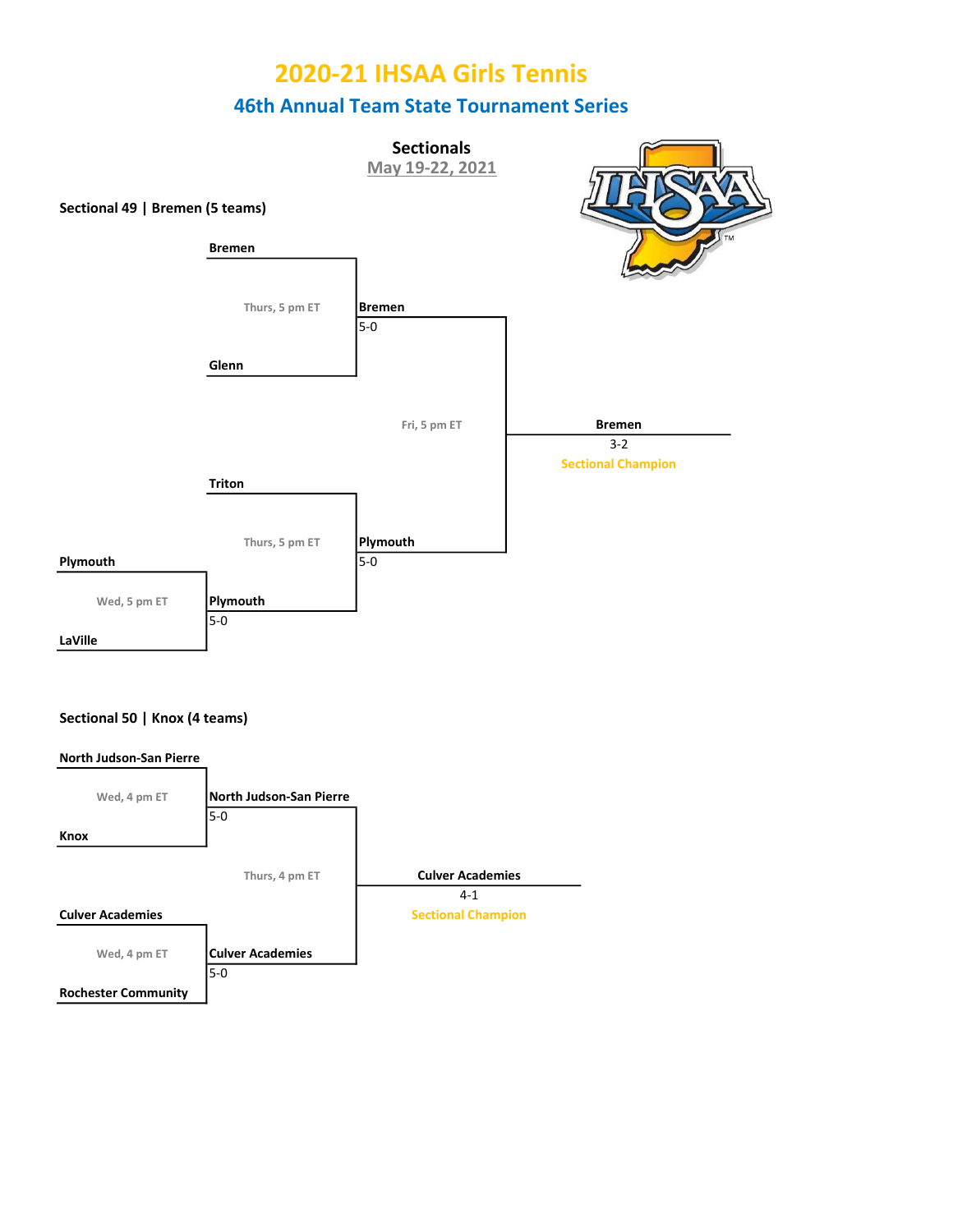



#### Sectional 52 | Warsaw Community (5 teams)

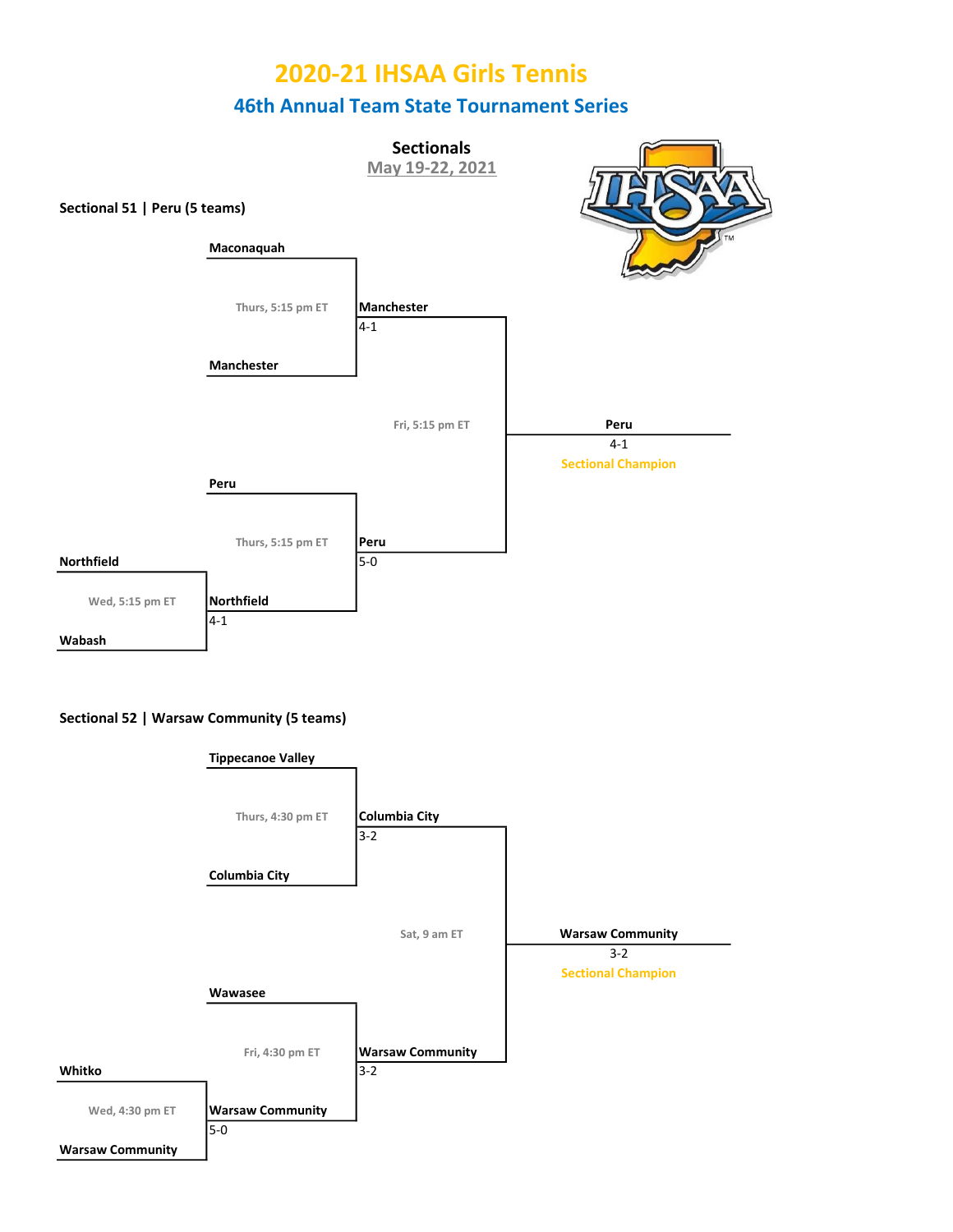Sectional 53 | Crown Point (7 teams) 5-0 **Sectionals** May 19-22, 2021 Lake Central Lowell Kankakee Valley  $3 - 2$ Kankakee Valley Wed, 4:15 pm CT | Lowell Illiana Christian Crown Point Rensselaer Central Wed, 4:15 pm CT  $\overline{5-0}$ Thurs, 4:15 pm CT Crown Point Crown Point 5-0 Wed, 4:15 pm CT Thurs, 6:15 pm CT **Crown Point** 5-0 Sectional Champion Thurs, 4:15 pm CT | Kankakee Valley Hanover Central 4-1

#### Sectional 54 | East Chicago Central (5 teams)

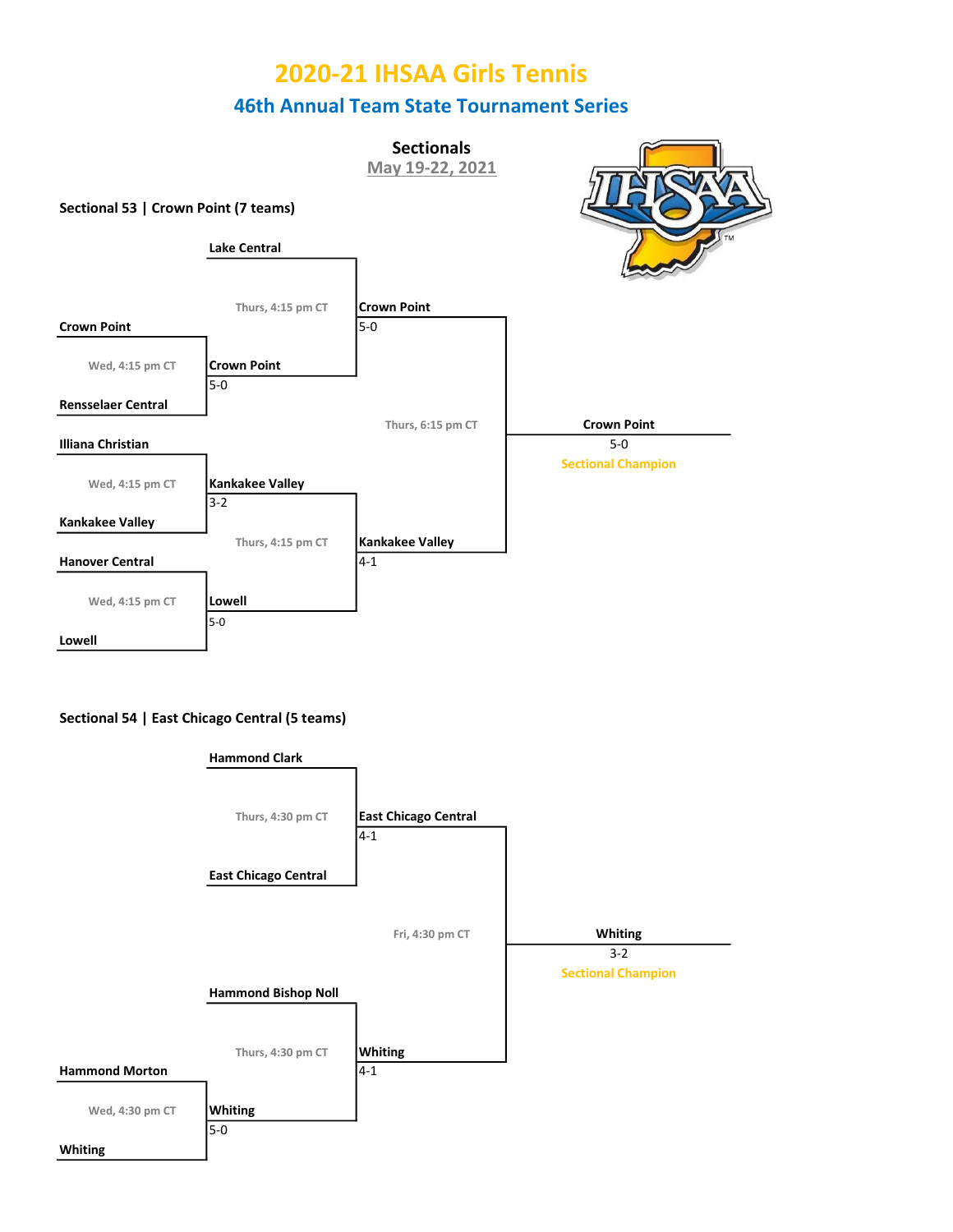



Sectional 56 | Highland (5 teams)

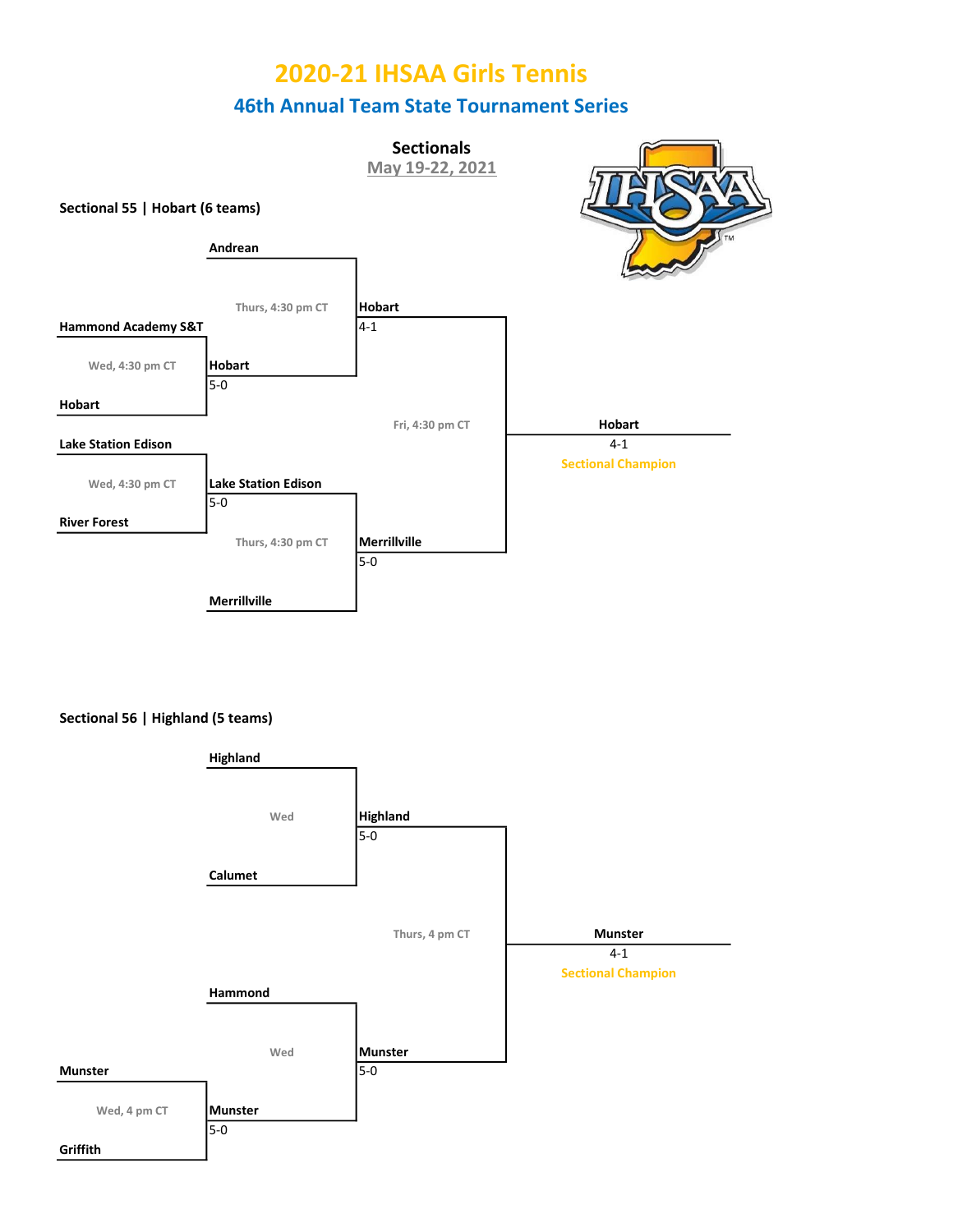**Sectionals** May 19-22, 2021







Sectional 58 | Kokomo (6 teams)

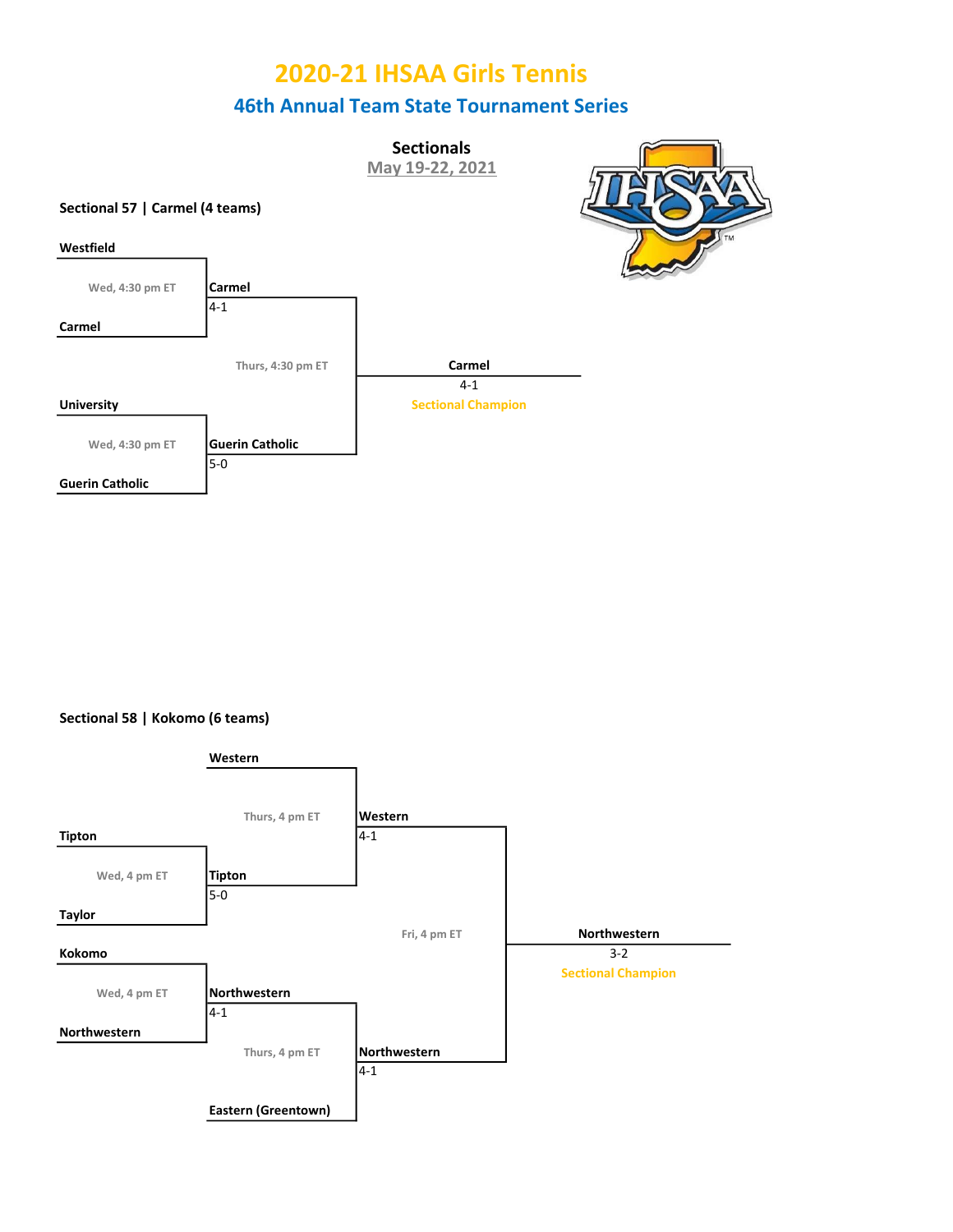



#### Sectional 60 | West Lafayette (5 teams)

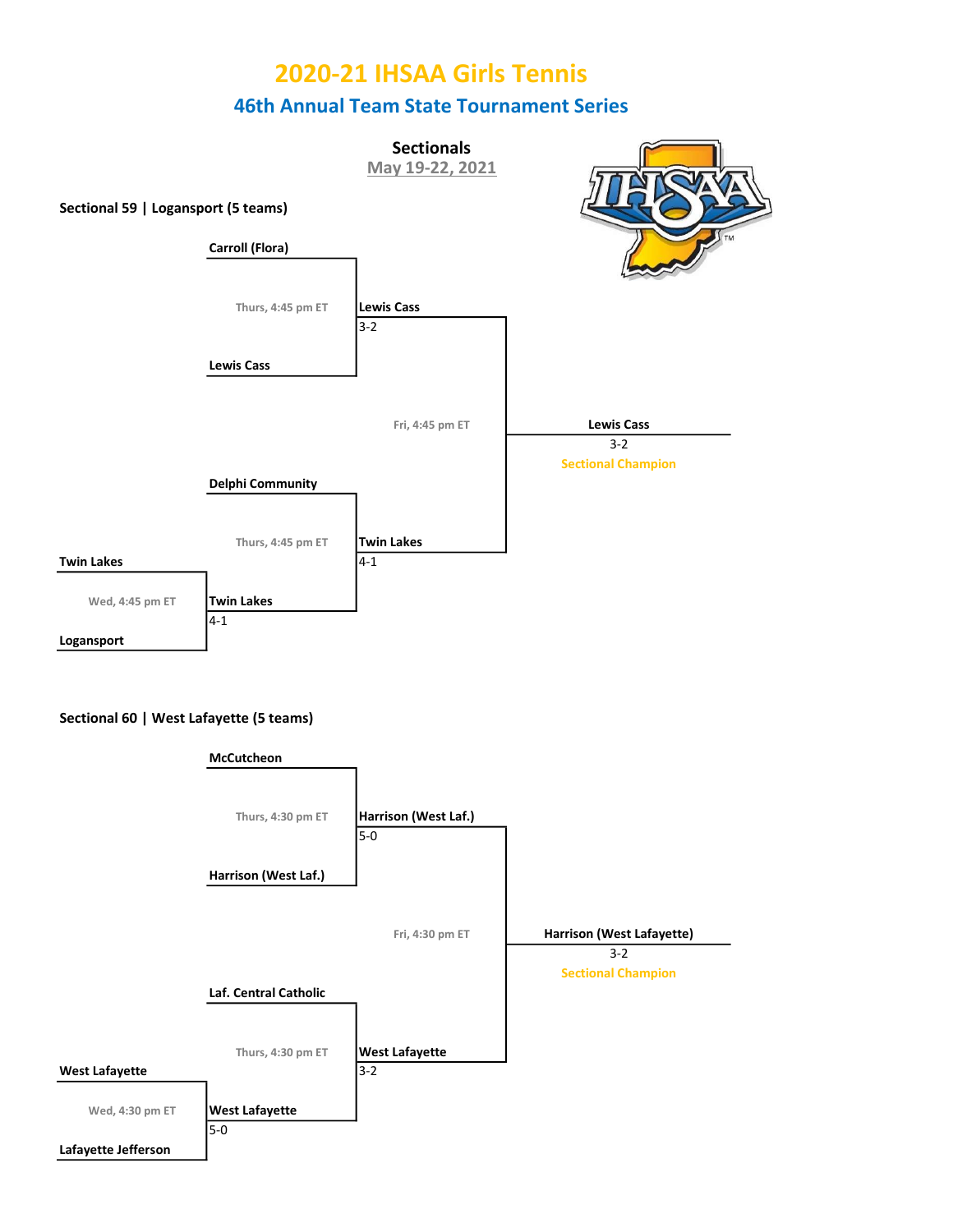**Sectionals** May 19-22, 2021







Sectional 62 | Penn (4 teams)